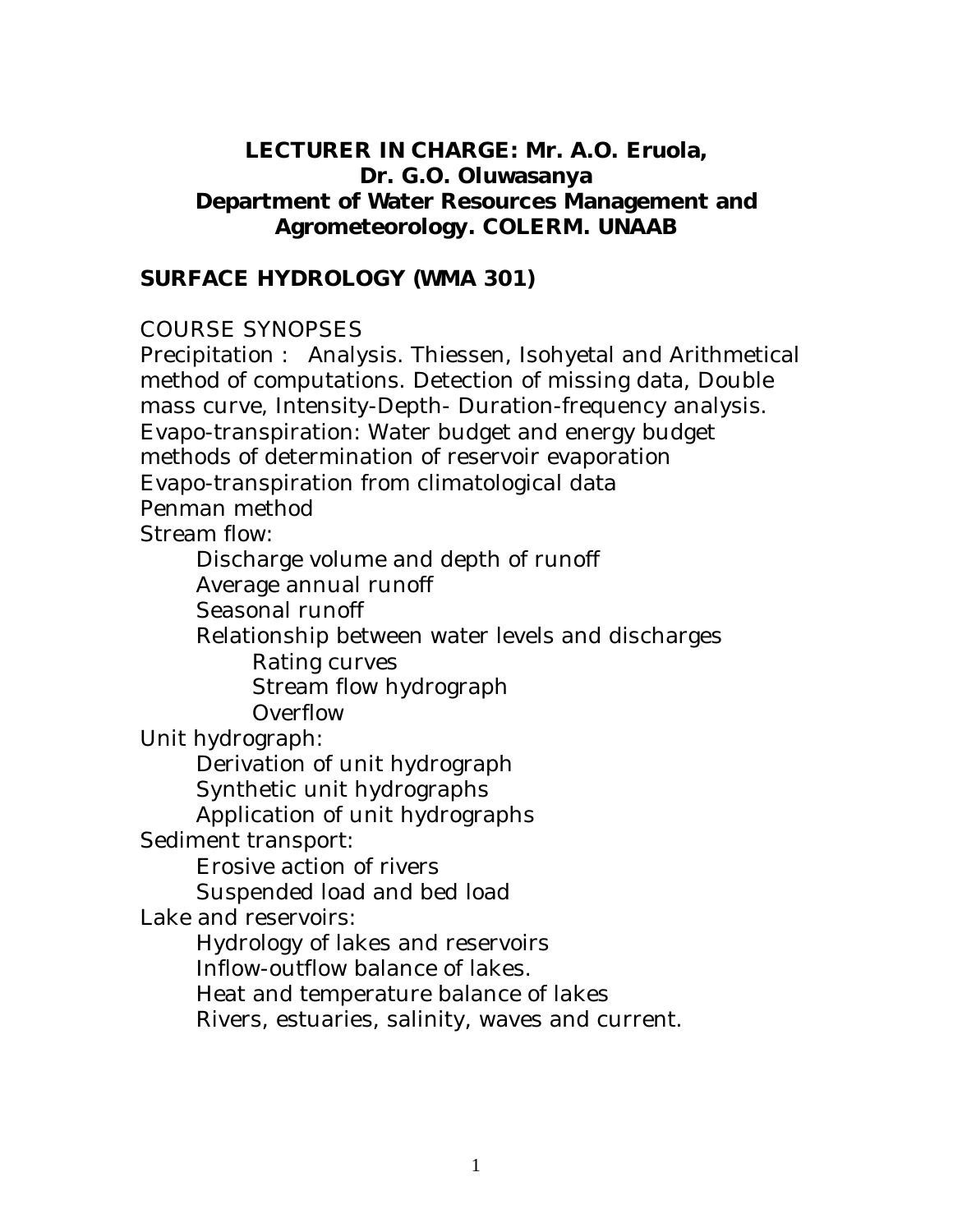#### **LECTURE NOTE**

#### **PRECIPITATION**

The term precipitation includes all forms of water deposited in the earth surface derived from atmospheric vapor. Precipitation is considered meteorological concept when it has not reached the ground. when it reaches the ground it becomes an hydrological concept. The principal forms of precipitation are rain, mist, snow and hail.

#### **Measurement of precipitation**

All forms of precipitation are measured by the vertical depth of water that will accumulate if the precipitation remains on the ground without flowing. The most common device for measuring precipitation is the standard rain gauge. Precipitation measurement at present is described as a point sampling procedure. Hence, rainfall over an area has to be estimated from these point measurement. The total quantity over a catchment area or drainage basin is evaluated from thepoint measurement expressed in depth (mm, cm) or sometimes in volume  $(m<sup>3</sup>)$  for a specific time period. This total quantity over a catchment area or drainage basin is now increasingly referred to as *areal rainfall* **or** *areal precipitation* and the term average rainfall is restricted to long term average value.

2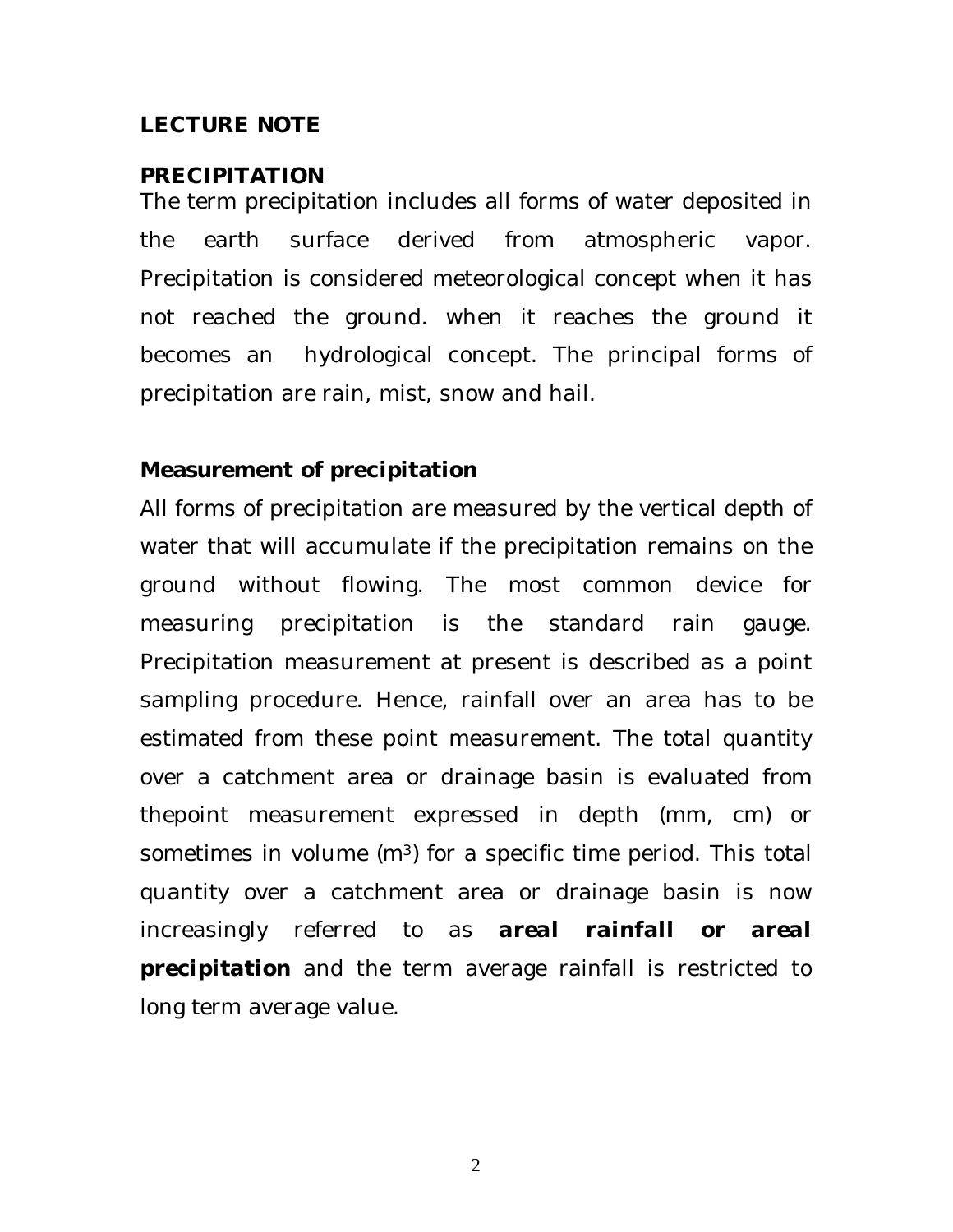There are many ways of deriving the areal precipitation over a catchment from rainfall gauge measurements. This includes the following:

#### **Arithmetic mean method**

This involves the simultaneous measurement for a selected duration at all gauges summed together and total divided by number of gauges (number of stations) in the basin.

$$
\mathsf{Payg} = \sum_{i=1}^{n} \frac{Pi}{N}
$$

Where  $P_{avg}$  = average precipitation

 $Pi = total number of stations$ 

 $N =$  precipitation depth

The rainfall stations used in the calculation are usually those inside the catchment area, but neighboring gauges outside the boundary may be included if it is considered that the measurements are representative of the nearby parts of the catchment.

The arithmetic mean method gives a very satisfactory measure of the areal rainfall under the following conditions

(1)That catchment area is sampled by many uniform spaced rain gauges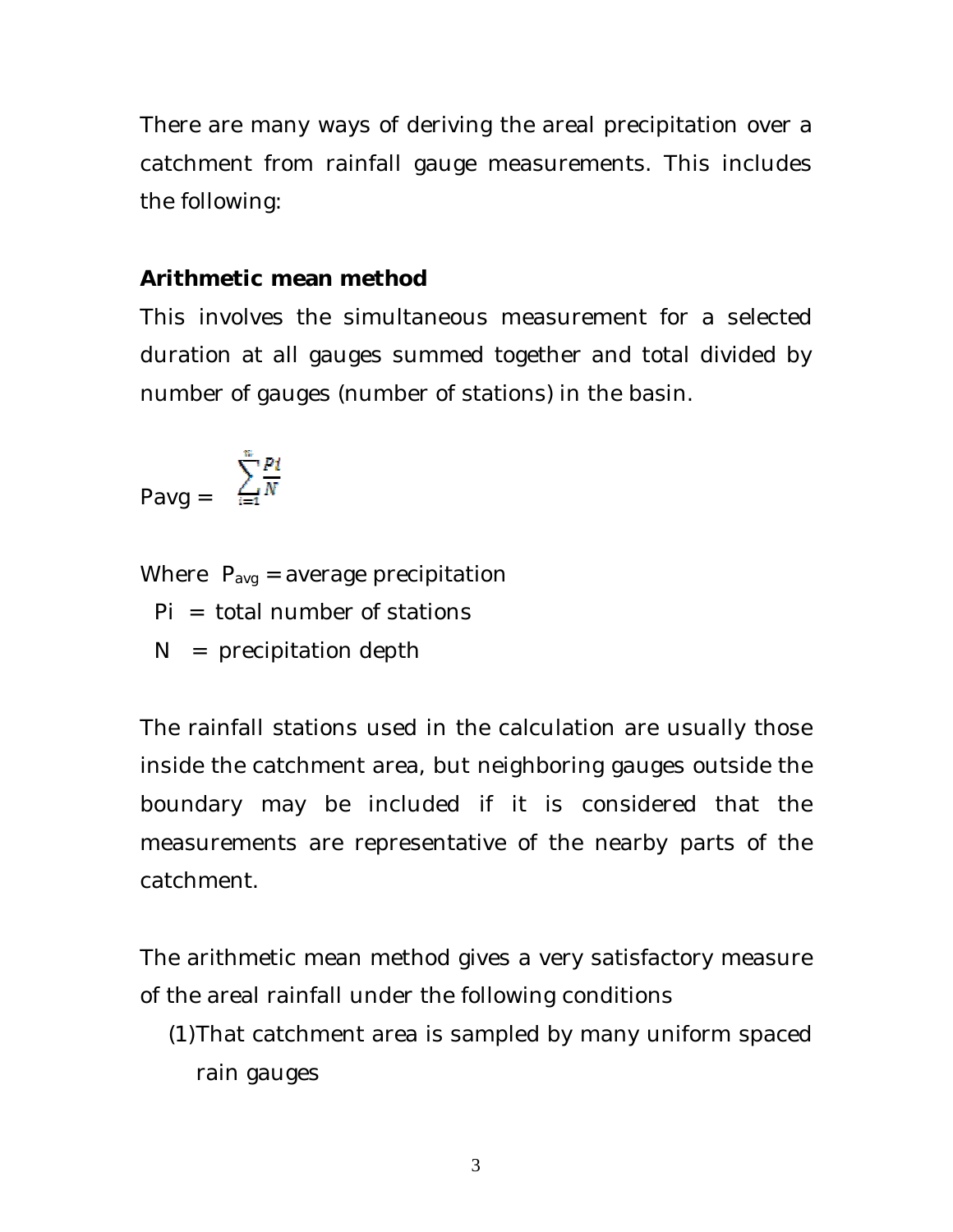(2)The area has no marked diversity in topography.

# Limitation

The method assigns the same weight to each station regardless to location and other conditions

# **Thiessen polygon method**

The rainfall measurements at individual gauges are first weighed by fractions of the catchment area represented by the gauges, and then summed. On the map of the catchment with the rain gauges stations plotted, the catchment area is divided into polygons by lines that are equidistant between pairs of adjacent stations.

Steps in applications

- (1)The stations are plotted on a map and joined by straight lines.
- (2)Perpendicular bisectors of the lines forms a polygon around each of the stations
- (3)The polygon around each station is the limit of the effect of rainfall recorded at that station
- (4)The area of each polygon is obtained with a planimeter
- (5)The Thiessen formula is then used to obtain the average precipitation.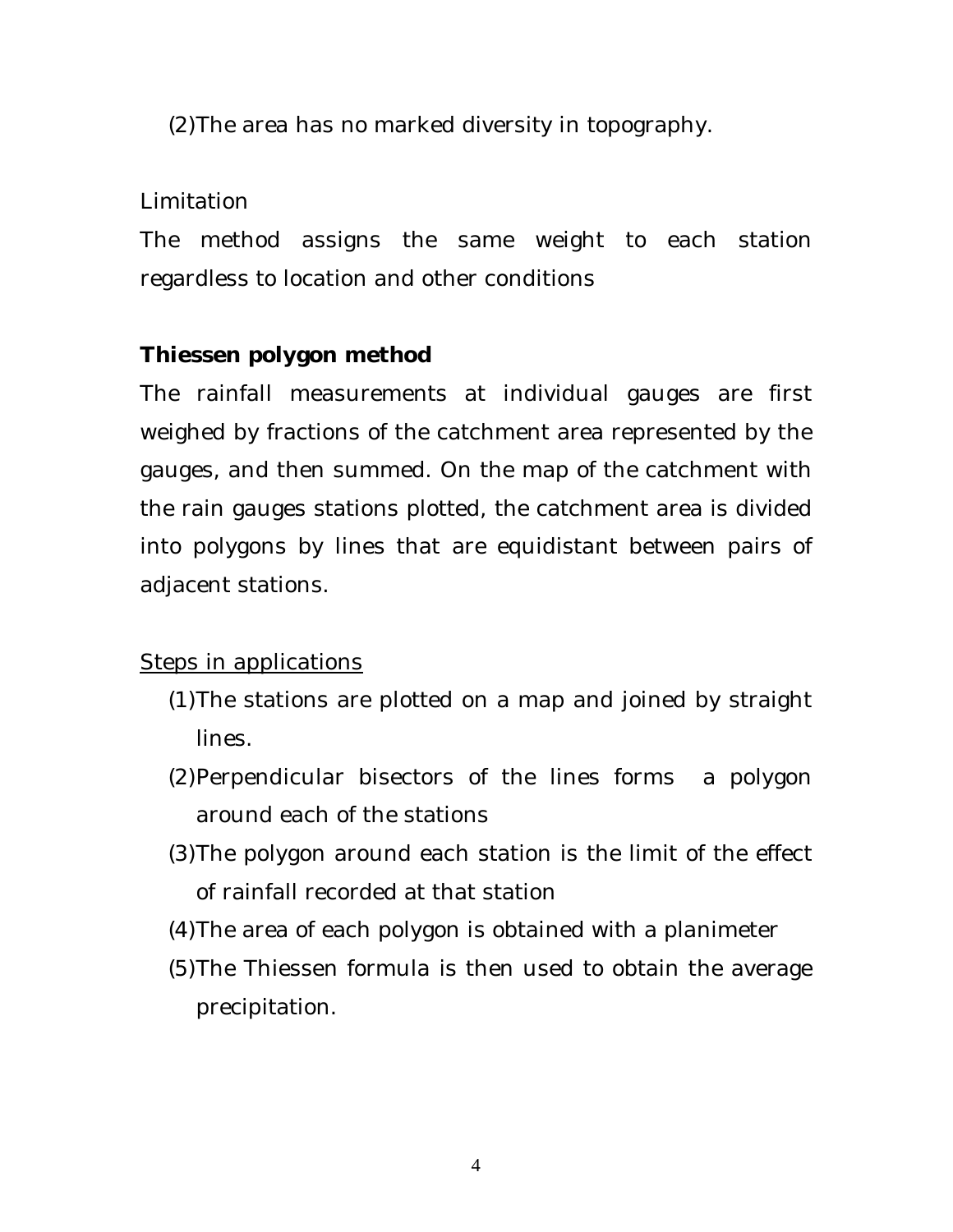$$
P_{avg} = \frac{\sum_{i=1}^{n} A_i P_i}{A}
$$
  
\n
$$
P_{avg} = \frac{A_1 P_1 + A_2 P_2 + A_3 P_3 + \dots + A_n P_n}{A}
$$

Where  $P_{avg}$  = average precipitation

- Pi = Precipitation at individual station
- Ai = area of polygon around each of the stations
- $A = area of catchment$

Limitations

- (1)Inflexibility because a new Thiessen diagram has to be constructed any time there is a change in rainfall network.
- (2)It does not account for the influence of relief where the area is not mountainous

#### **Isohyetal method**

This method is considered one of the most accurate methods, but it is subjective and dependent on skilled experienced analyst having a good knowledge of the rainfall characteristics of the region containing the catchment area. The method provides the means of considering orographic or other effects in our computation of average precipitation.

#### Procedure for applications

(1)Plot on the map the location of the stations and amount of precipitation in each area.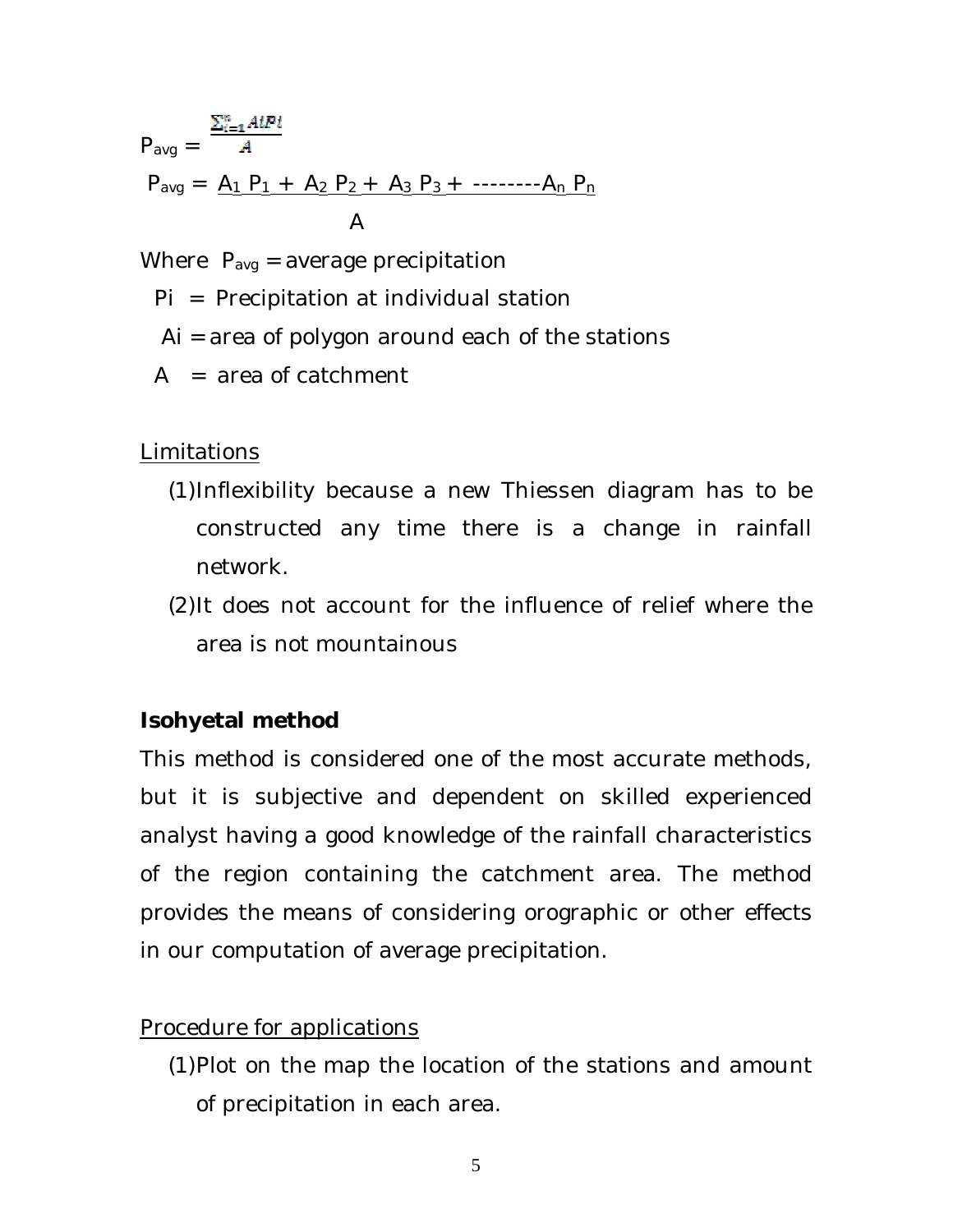(2)Draw contours of equal precipitation known as Isohyet.

- (3)Find area between isohyet (measure using planimeter)
- (4)The Isohyetal formula is then used to obtain the average precipitation.

$$
\mathsf{P}_{\mathsf{avg}} = \frac{\sum_{i=1}^{n} airi}{A}
$$

Where  $P_{avg}$  = average precipitation

ri = mean rainfall between isohyets

ai = inter- isohyetal area

 $A = Area of catchment$ 

# **DETECTION OF MISSING DATA**

Hydrologist are encountering problem in their use of precipitation data, accuracy of measurement, short duration of data, missing data and lack of homogeneity of records.

# **Adjustment of data**

We make a various type of measurement in hydrology (rainfall, evaporation etc). The measurement varies, we have to make adjustments. The adjustments are made without violating the integrity of measurements.

## Purpose for making adjustment of data

There are 3 main purposes for making adjustments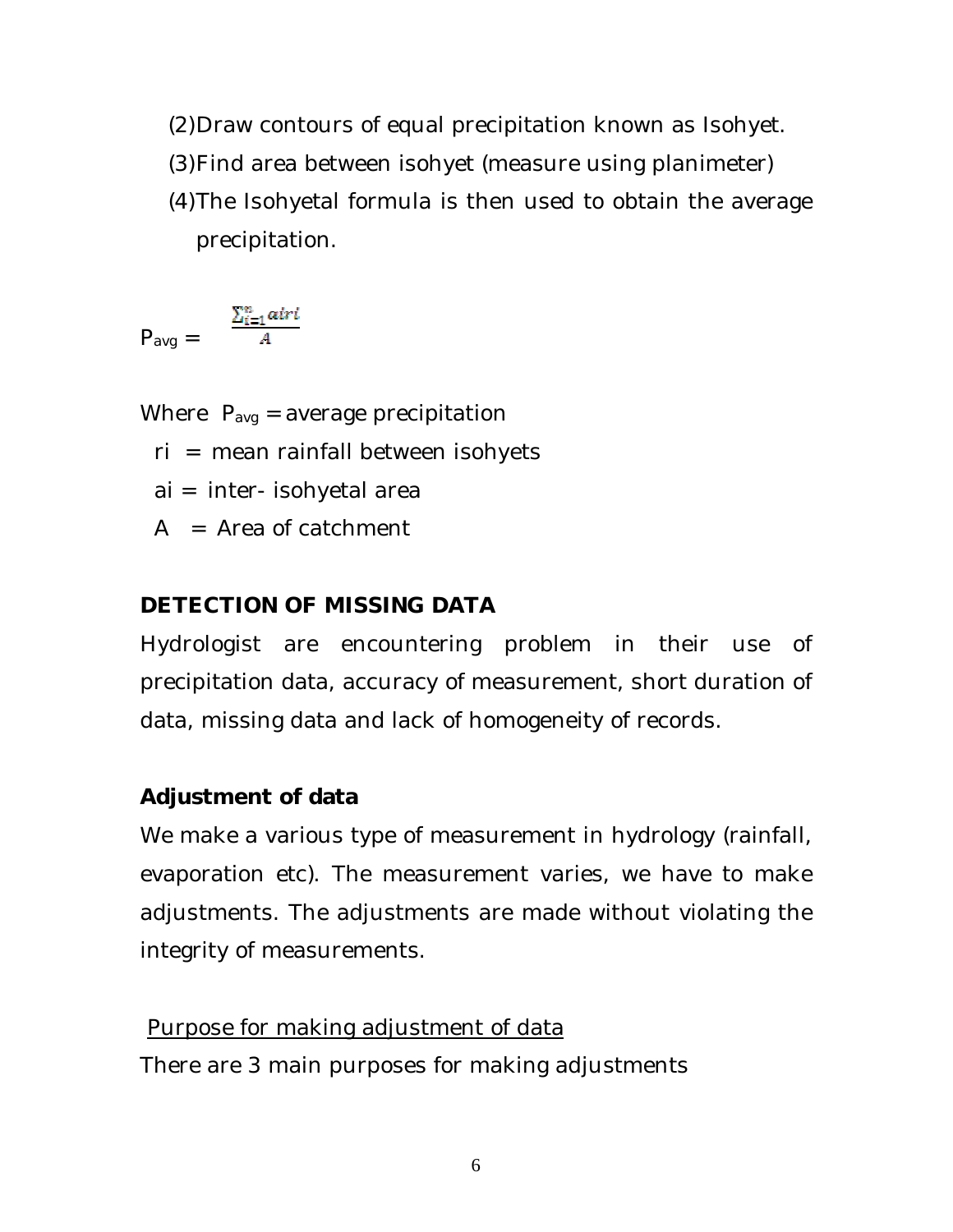- (1)To make the record homogeneous with a given environment e.g fitting a uniform period of record for which a mean or normal is to be computed or the conversion of measurement to a standard and height of instrument.
- (2)To eliminate or reduce the effect of extraneous influence e.g application of the double mass analysis which tends to correct for changes in gauge location or exposure.
- (3)Abstracting or summarizing data for presentation or examination e.g A smoothed isohyetal map on a regression line which shows an average relationship instead of the complexity of a scattered diagram.

#### **Double mass analysis**

We use the double analyses to establish the consistency or the lack of consistency of records and to interpolate for the missin data. To do this, the cumulative values at the station in question is plotted against the combined cumulative values of a nearby reliable station or group of stations. After plotting, if the record is consistent, the graph should be a straight line graph, if not it will exhibit a change in slope and this change in slope may be caused by change in exposure or location of gauge or changing in procedure of collecting or processing data. Lack of consistency can be rectified by graphically straightening this break.

7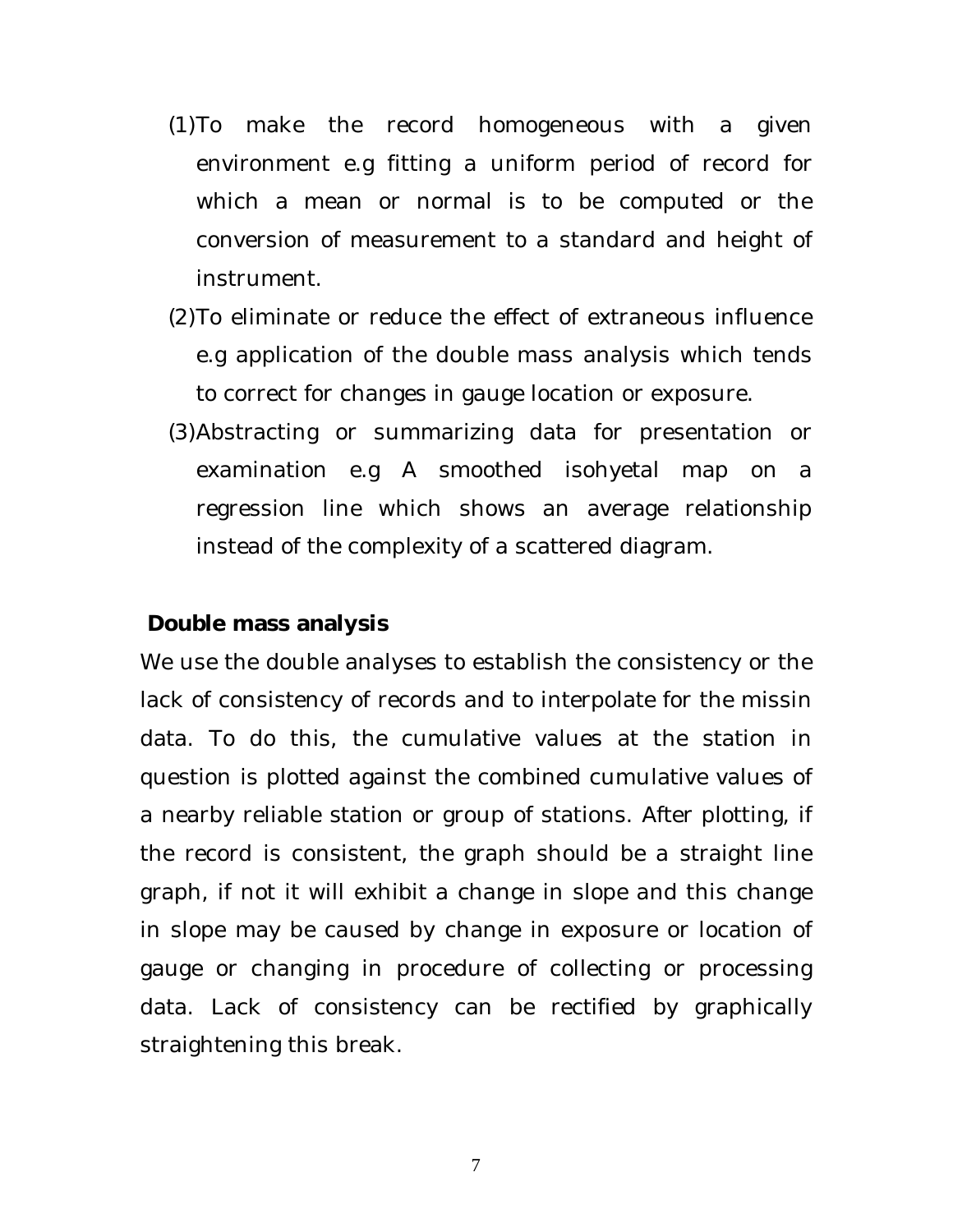

 Accumulate mean precipitation at a number of surrounding stations

Alternatively, to synthesis a continuous record, the observation data are adjusted by multiply them by ratio of the slopes of the two line segment.

$$
P_a = \underline{S_a} \times P_o
$$

$$
-S_0\\
$$

Where  $P_a$  = adjusted precipitation,  $P_0$  = observed precipitation,  $S_a$  = slope of line to which records are adjusted.  $S_0$  = slope of line at  $P_0$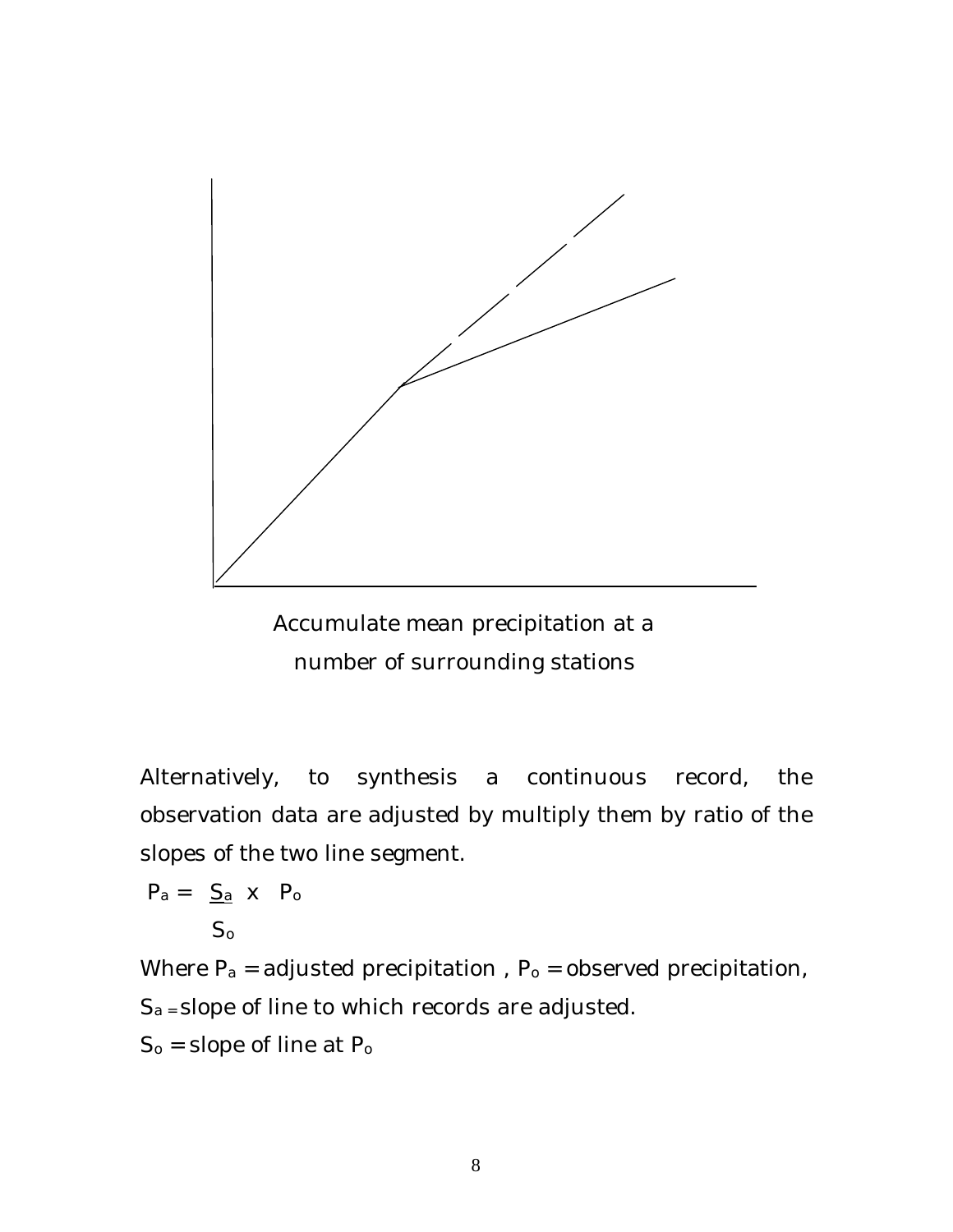We have to exercise a lot of caution in applying double mass techniques. The plotted points always deviate about the mean line and changes in slope should be accepted only when marked or substantiated by other evidence. Double mass is not suitable for adjusting daily or storm precipitation. The effectiveness of method in detecting inconsistency in records and correcting for this depends on the correlation between the station whose records are being texted at the base station or stations. The base stations must be as close as possible in the same climatic type as the station whose record is being tested.

# **Estimation of missing data.**

We often found that many meteorological states have a short break in their records. And this may be due to absence of observer to work. If other gauges exist in the same geological location with concurrent records, it is possible to estimate the missing records. The method that can be used includes.

# (1)Arithmetic mean method

Application of the normal annual precipitation of missing station "X" is within 10% of the normal annual rainfall at the adjourning three station a,b,c.

The missing data at X is estimated as  $Px = 1/3 (Pa + Pb + Pc)$ Where Px = precipitation at missing station X Pa = precipitation at adjoining station a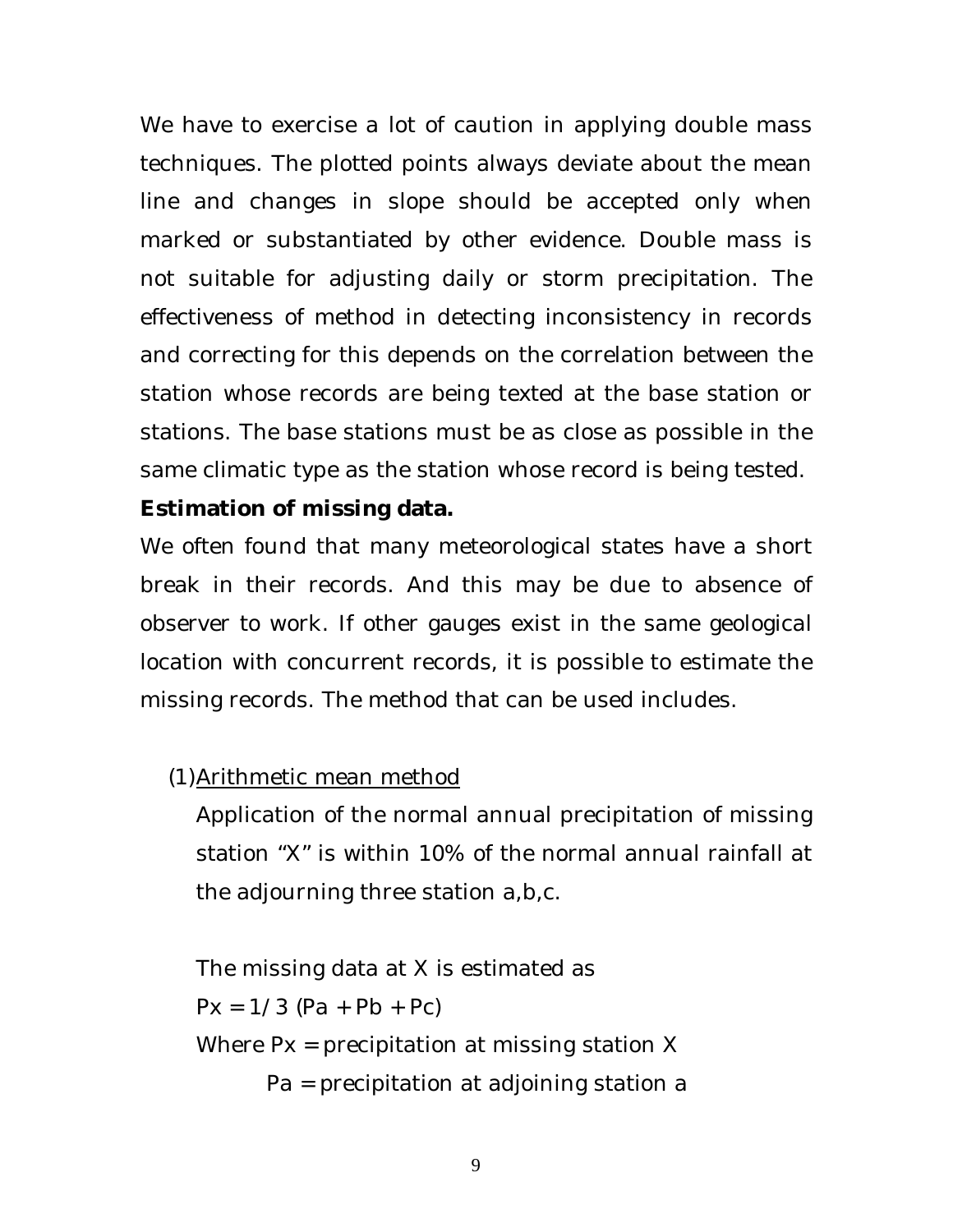Pb = precipitation at adjoining station b

Pc = precipitation at adjoining station c

(2)Normal ratio method

Application of the normal annual precipitation at any precipitation of the surrounding station i.e at A,B,C differs from that at the station in question by more than 10%.

- (1)Find the cross correlation of each station with station X.
- (2)Those that shows reasonable correlation i.e those that have correlation of less than 10 (correlation co-efficient is 0.8 for 10 years data concurrent) are selected for infilling station X.

Assume that a,b and c good correlations for X, then we can estimate the missing data by using

$$
Px = \frac{Nx}{Na}Pa + \frac{Nx}{Nb}Pb + \frac{Nx}{Nc}Pc
$$

Where Nx, Na, Nb and Nc are normal annual precipitation at the stations. If on the other hand, assuming it is only station 'a' that shows good correlation. Then we have

$$
PX = \frac{P\alpha}{Na} Nx
$$

Where Nx = mean annual precipitation for station X for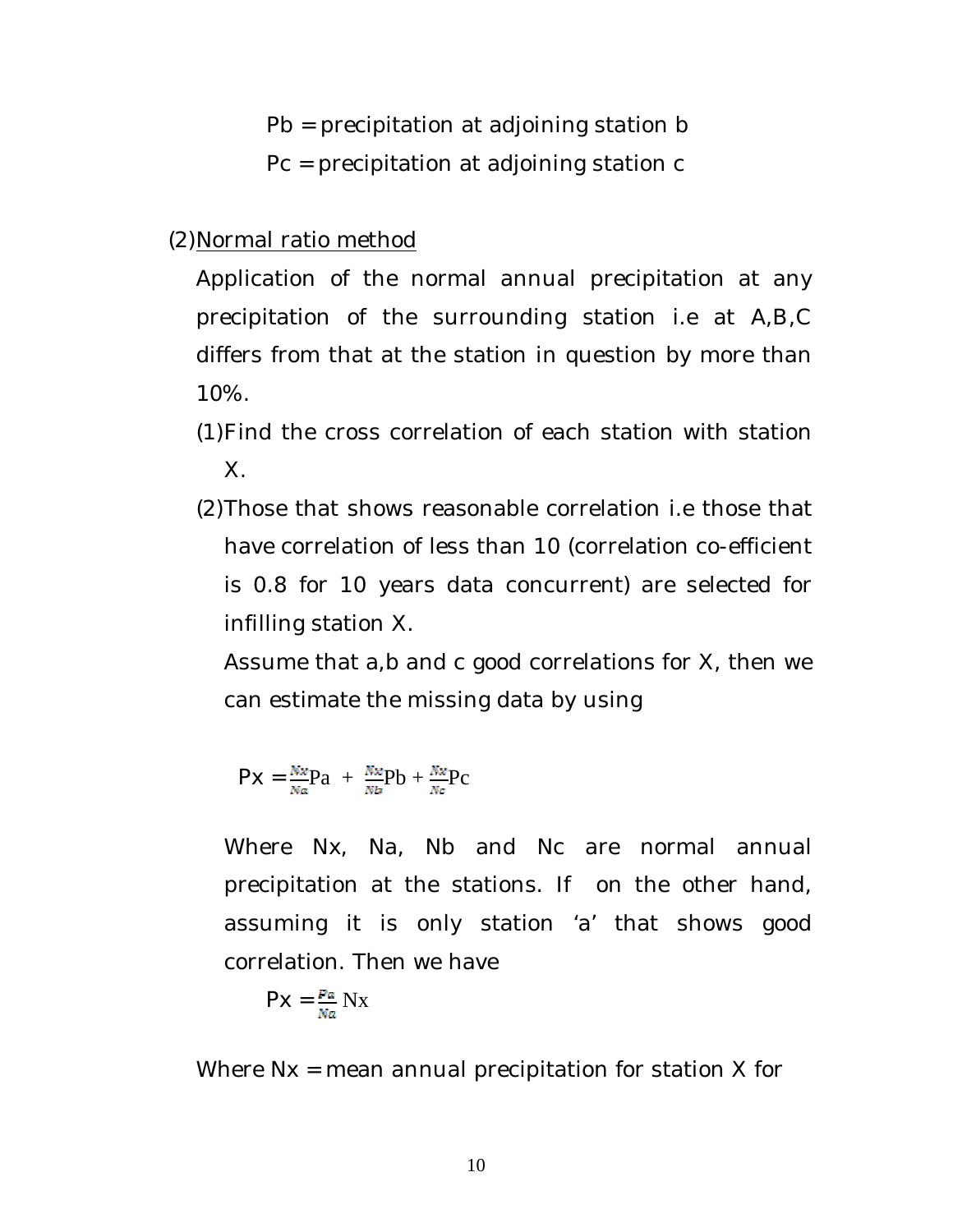common period of record

 Na = mean annual precipitation for station 'a' for common period of record

Pa = annual precipitation for station 'a'

# (3)Graphical method

Applicable only when are have two stations that are meteorologically homogeneous. In this method graphical comparison of the two rainfall data are plotted and a straight line passing approximately through the middle of all point is drawn. An ordinate is drawn against known value of the station so as to cut the straight line through which another straight line is drawn horizontally to read the correspond rainfall for the missing station.

# **DEPTH-AREA-ANALYSIS.**

In the design of hydraulic structure to control river flow, an Engineer needs to know the areal rainfall of the area drained to the control point. While it is the average river flow that is being considered in some cases, more often the works are intended to control flood flow and therefore knowledge of heavy rainfall is required.

The technique of relating areal rainfall depth to area by analyzing several storms gives depth areal relationship for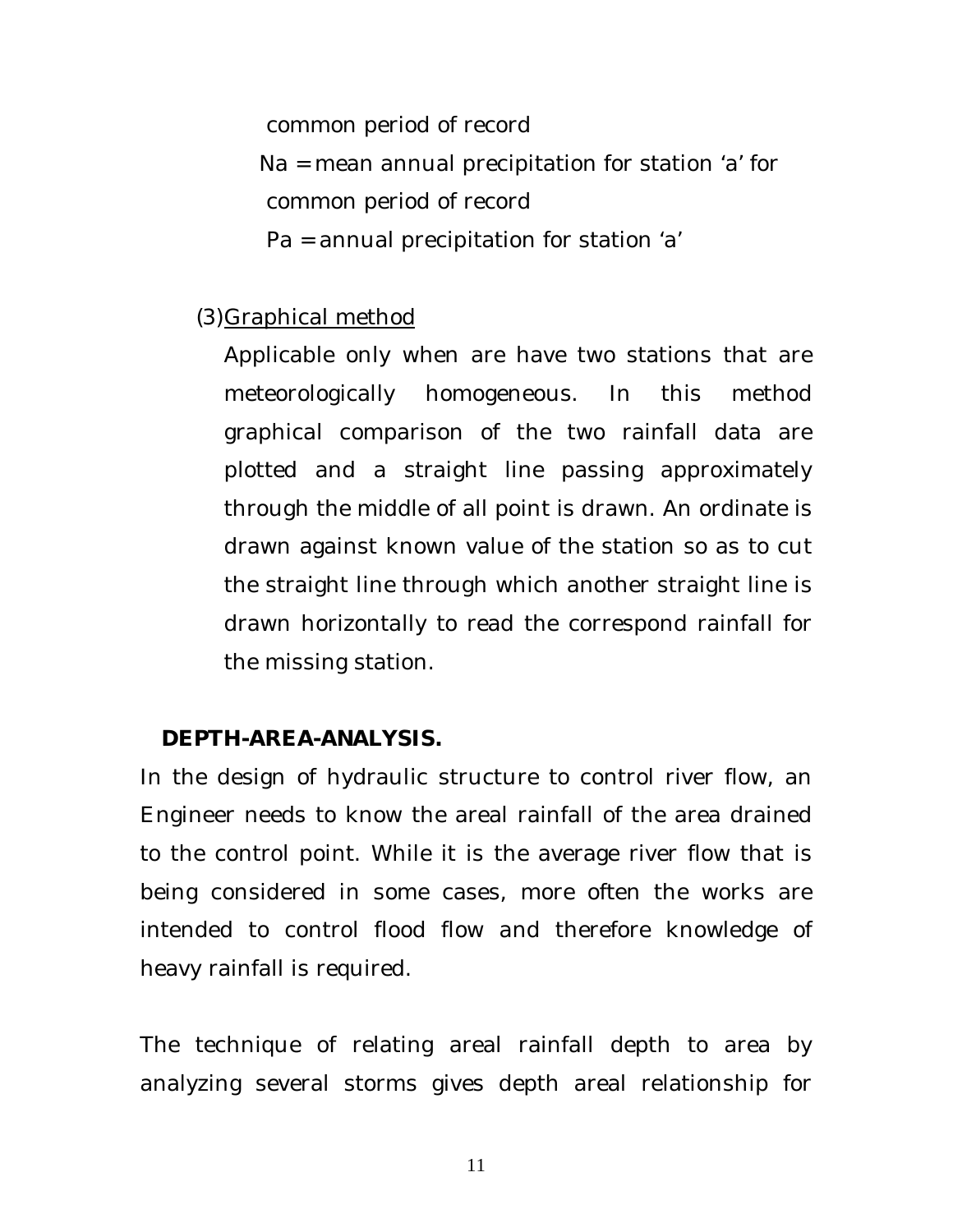different specific durations. Hence in a region where particular types of storms are experienced the areal rainfall expected from a given catchment area for a duration to suit the catchment response can be taken for those depth area relationship for that region.

## Method or procedure drawing depth area relationship

- (1) It is advisable to draw a single cell storm patterns for the analysis.
- (2)Isohyet are drawn from the measurement made at all the rain gauge at the area.
- (3)The areas enclosed by the isohyet are measured by planimeter.
- (4)The area between each enclosing isohyets is estimated.
- (5)Average rain between isohyets is taken as the arithmetic mean, the average rain enclosed by the top isohyets is estimated.
- (6)The area rain for each enclosing isohyets is plotted against the logrithmns of each area and the depth area relationship for the area for the duration of selected storm is thus obtained.

## **EVAPORATION AND EVAPOTRANSPIRATION**

**Evaporation** is the term used to describe water loss from water and bare ground surfaces. It is a process by which moisture is converted into water vapour and removed and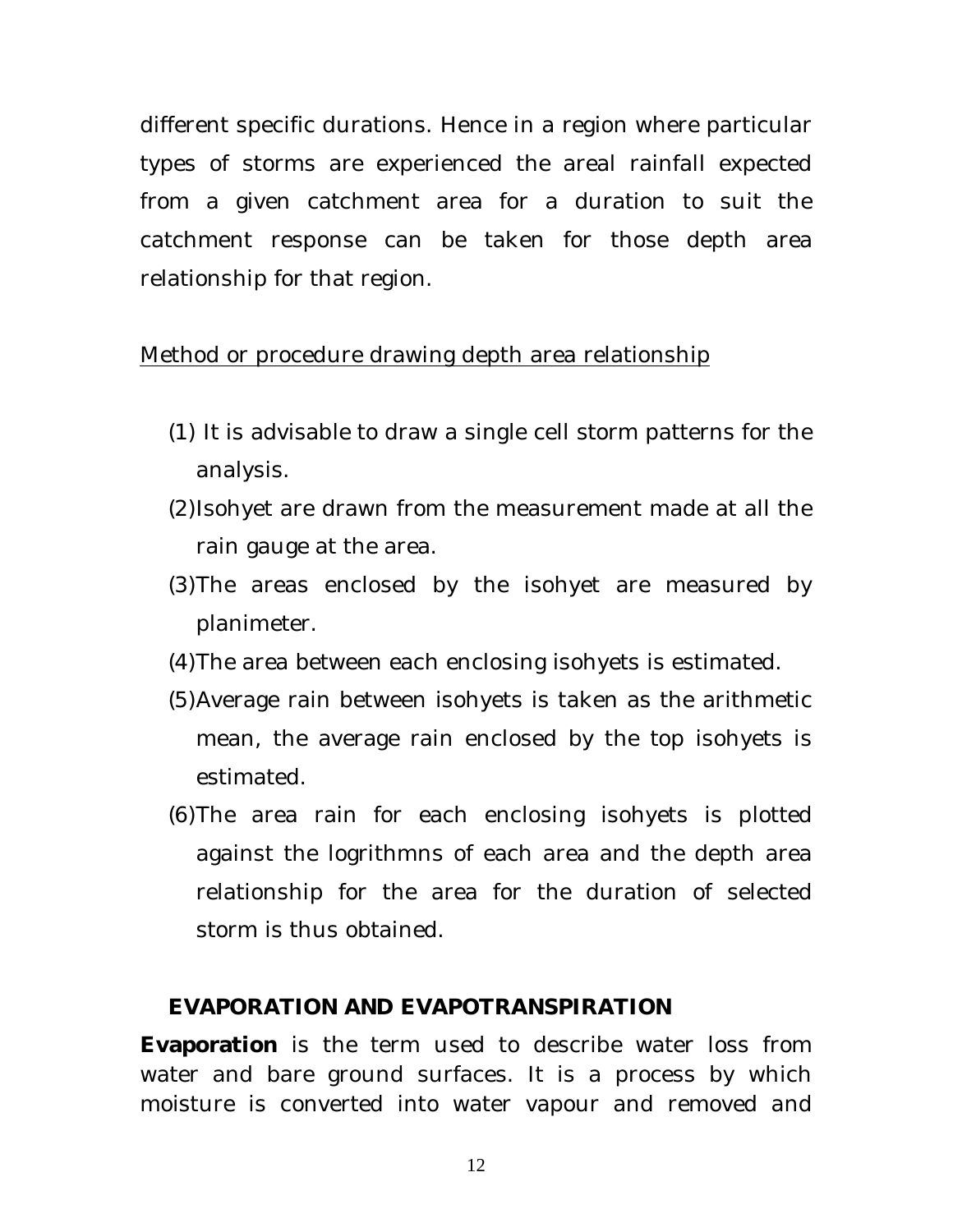transported upward into the atmosphere. On vegetated surface where transpiration is an important component of water loss the term evapotranspiration is used. Evapotranspiration is thus the combined process of evaporation and transpiration.

Process of evapotranspiration

- (1) Movement of water within the soil towards the ground surface or zone of adsorption around the roots of plants.
- (2) Transpiration
- (3) Vaporization of the water at soil or plant surface (intercepted water) or the stomata of leaves (transpired water).
- (4) Removal and transport of evaporated water, now in gaseous formal into the atmosphere.

Factors influencing the process evaporation-evapotrnapiration.

- (1) Availability of moisture at given surface.
- (2) Ability of the atmosphere to vaporize the water and remove and transport the vapour upwards.

If moisture is always available in sufficient qualities at the evaporating (non limiting water), then evaporation or evapotranspiration wills occur at the maximum rate possible for that environment. The concept of maximum water availability in an evaporating surface is called **Potential evapotranspiration**.

**Potential evapotranspiration** is the water loss that would occur from a permanently moist surface.

Factors controlling rate of evaportranspiration (1)Climatic factors. **Major**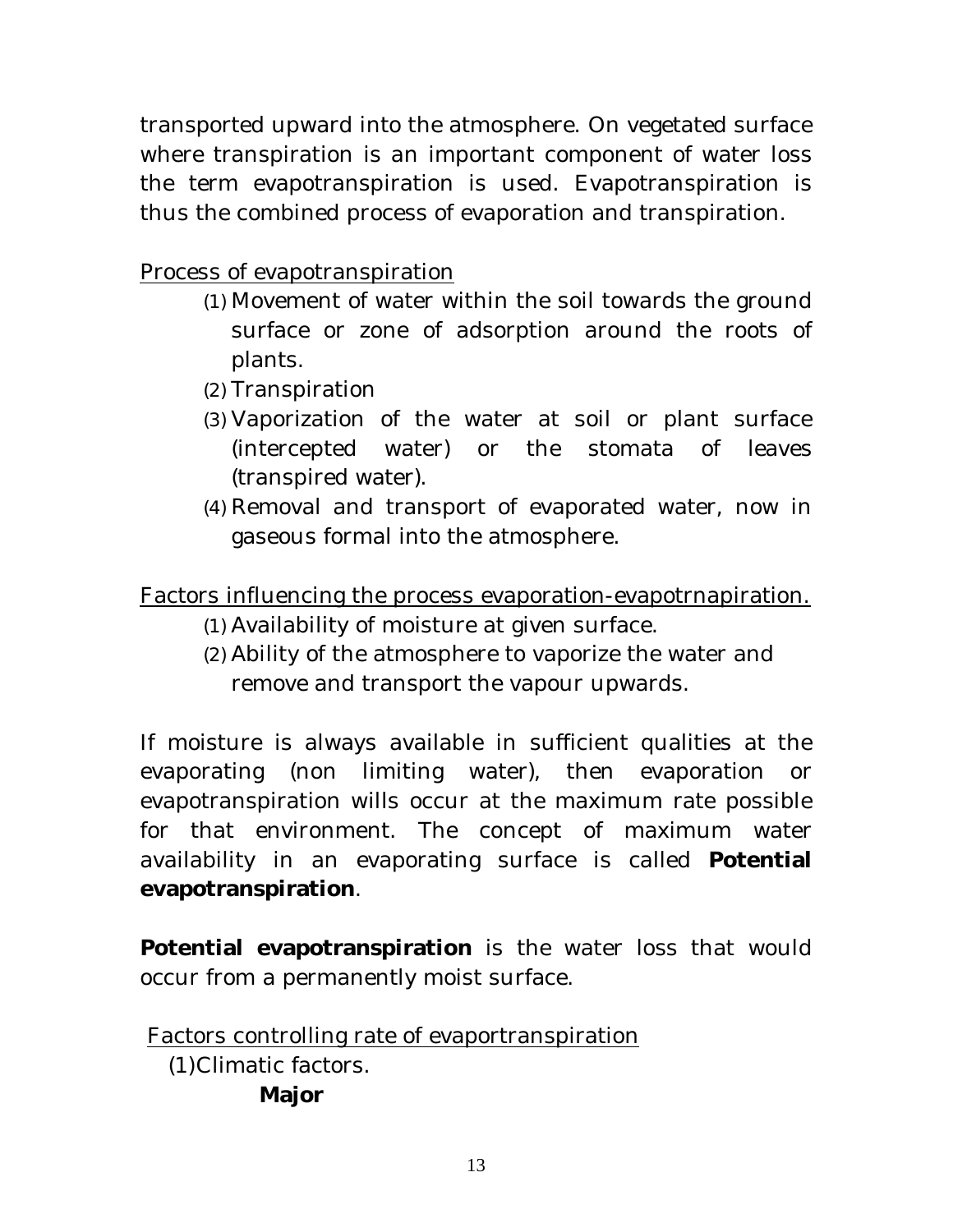(a)Amount of energy available (solar radaition).

- (b)Atmosphere (air) humidity
- (c) Wind speed.
	- others are derived from the major component
- (d)Sunshine duration
- (e) Temperature

(2)Non climatic factor

- (a)Characteristics of evaporating surface
- (b)Whether it is water or soil.
- (c) If soil whether vegetated or not.
- (d)Type of soil and land management
- (e) Moisture content of soil profile,
	- If water surface:
- (f)Turbidity of water
- (g) Depth of water
- (h)Surface area of water body.

# Methods of estimating evaporatranspiration

- (1)Water budget or the water balance method.
- (2)Empirical formulae method
- (3)Mass transfer method
- (4)Energy balance method
- (5)Penman's theory approach.

# Water budget

The water budget approach is a measurement of the continuity of flow of water and it holds for any time interval and applies to a drainage basin.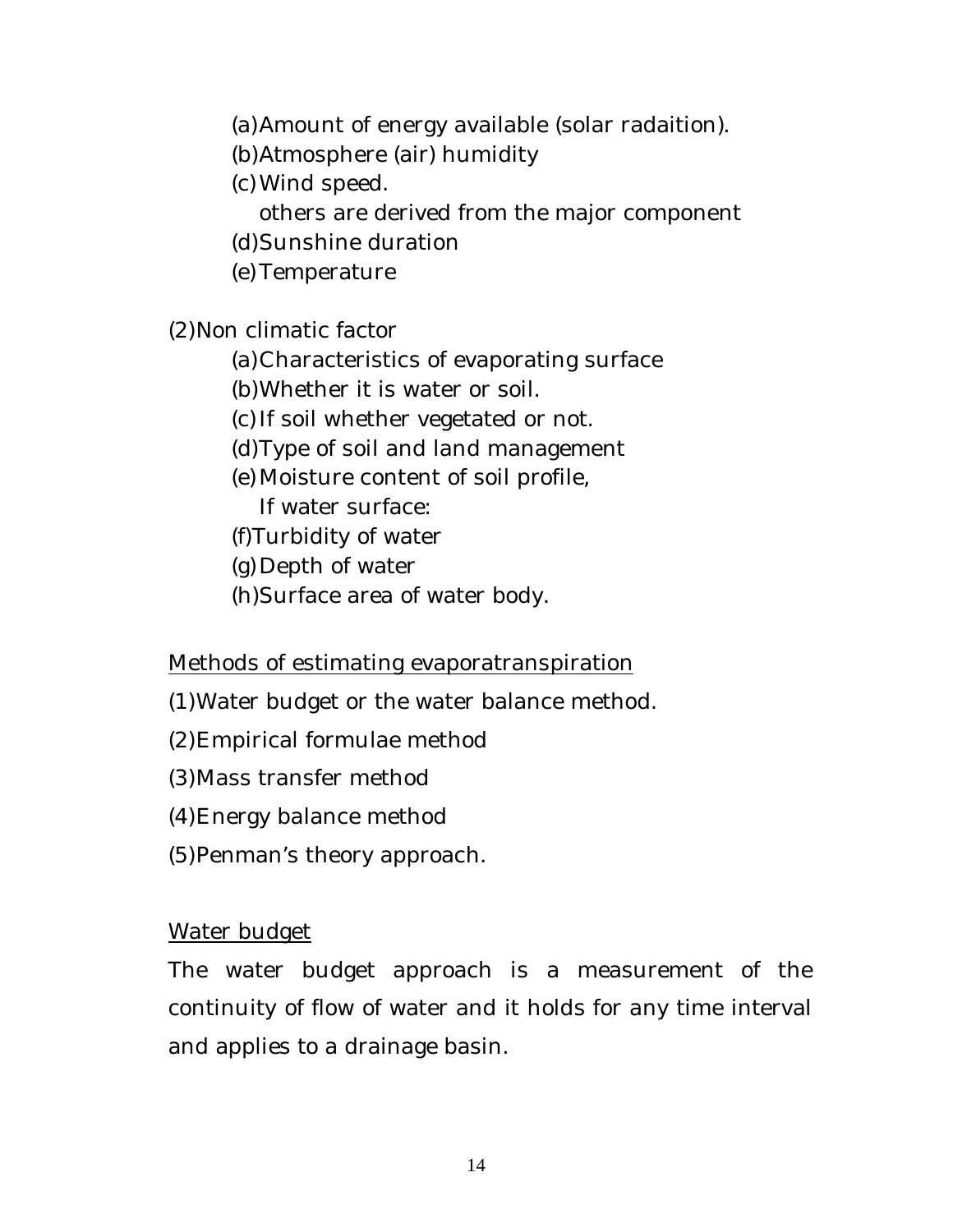In the approach, the emphasis is on the total amount of water gained by drainage basin and total amount lost by the drainage basin.

i.e Input – output = storage.

Requirement

(1)Systematic rainfall records

(2)Regular stream gauging

(3)Storage condition (surface & ground water condition)

Putting all this into consideration we can deduce evaporation to be total input minus total losses. i.e

$$
E_t = P - R \pm G \pm S \rightarrow P - R - \Delta S \text{ (}\Delta S = G + S\text{)}
$$

Where  $E_t = E$ vapotranspiration

 $E = E$ vaporation

 $P =$  total precipitation

 $R =$  surface runoff (surface outflow)

G= underground out flow or inflow (ground storage).

∆S = Change in storage both surface and subsurface.

Looking at the terms in the equation. There is problem of accuracy since most of the terms are difficult to measure in our locality. Hence, there are sparse records. Also the evapotranspiration so obtained is more of potential than actual and the potential evapotranspiration figure are higher than the actual evapotranspiration figure because it presupposes that the total area for which the figure is applicable is covered by water.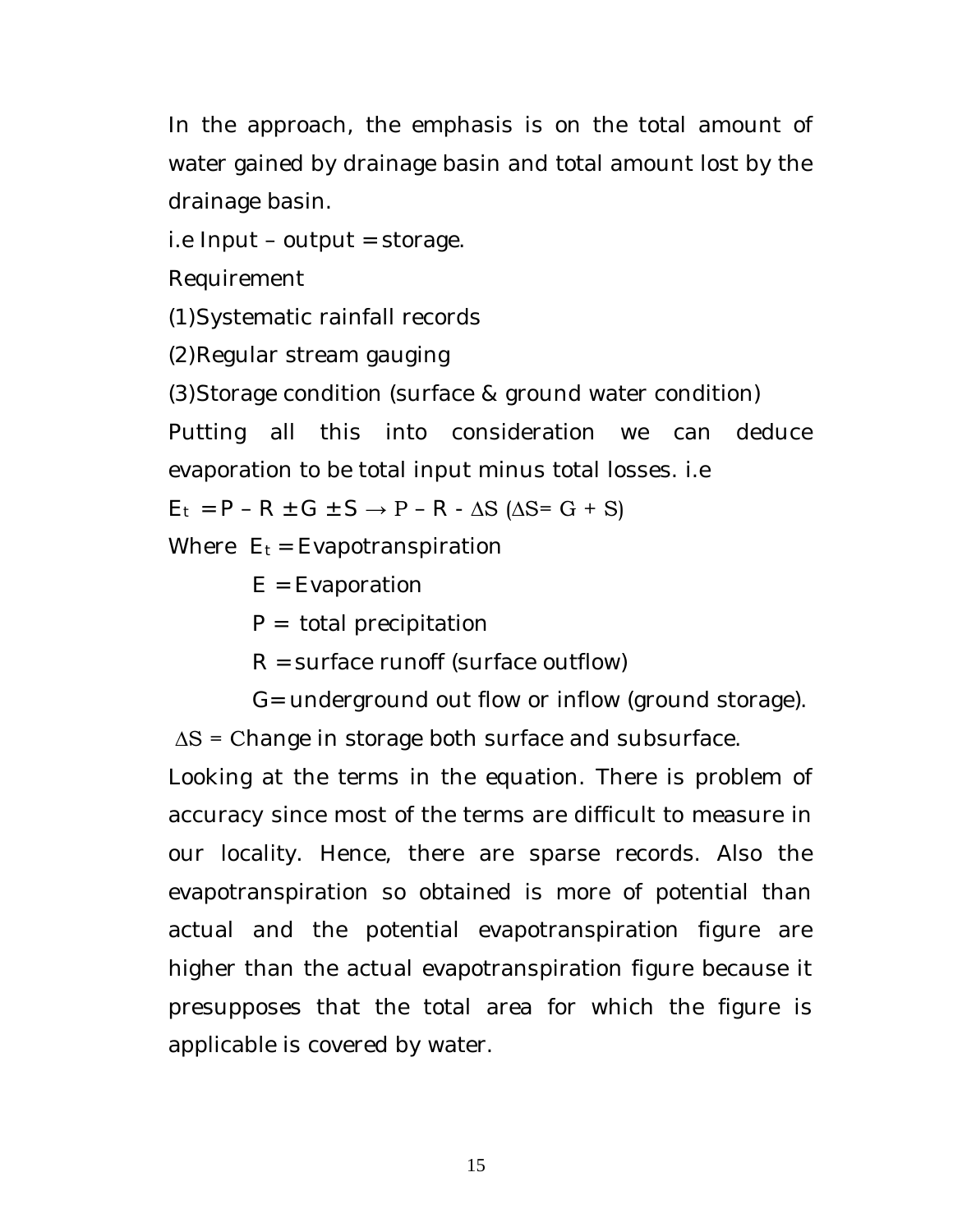## **STREAM FLOW**

The hydrologist is interested in flow rate or discharge of a river in terms of cubic metres per second  $(m<sup>3</sup>/s)$ . stream flow data are gathered primarily for hydrologic study and to engineering hydrologist, stream flow is the depending variable in most of our studies because in engineering hydrology we are concern with estimating of rate or volume of flow or the change in those values resulting from human activities.

In practice, it is always difficult to make direct measurement and continuous measurement of stream flow in a stream but, it is easier to obtain a continuous record of stage. Stage is the primarily field data at most stream flow measurement station.

# **River stage**

It is the water level at a gauging station. It is measured with respect to a datum either to a local bench mark or to the crest level of the control which in turn should be leveled into the geodetic survey datum of the country. All continuous estimates of the discharge derived from a continuous stage record depend on the accuracy of the stage values.

# Stage measurements

Stage measurement instrument are grouped into

- (i) Recording
- (ii)Non recording.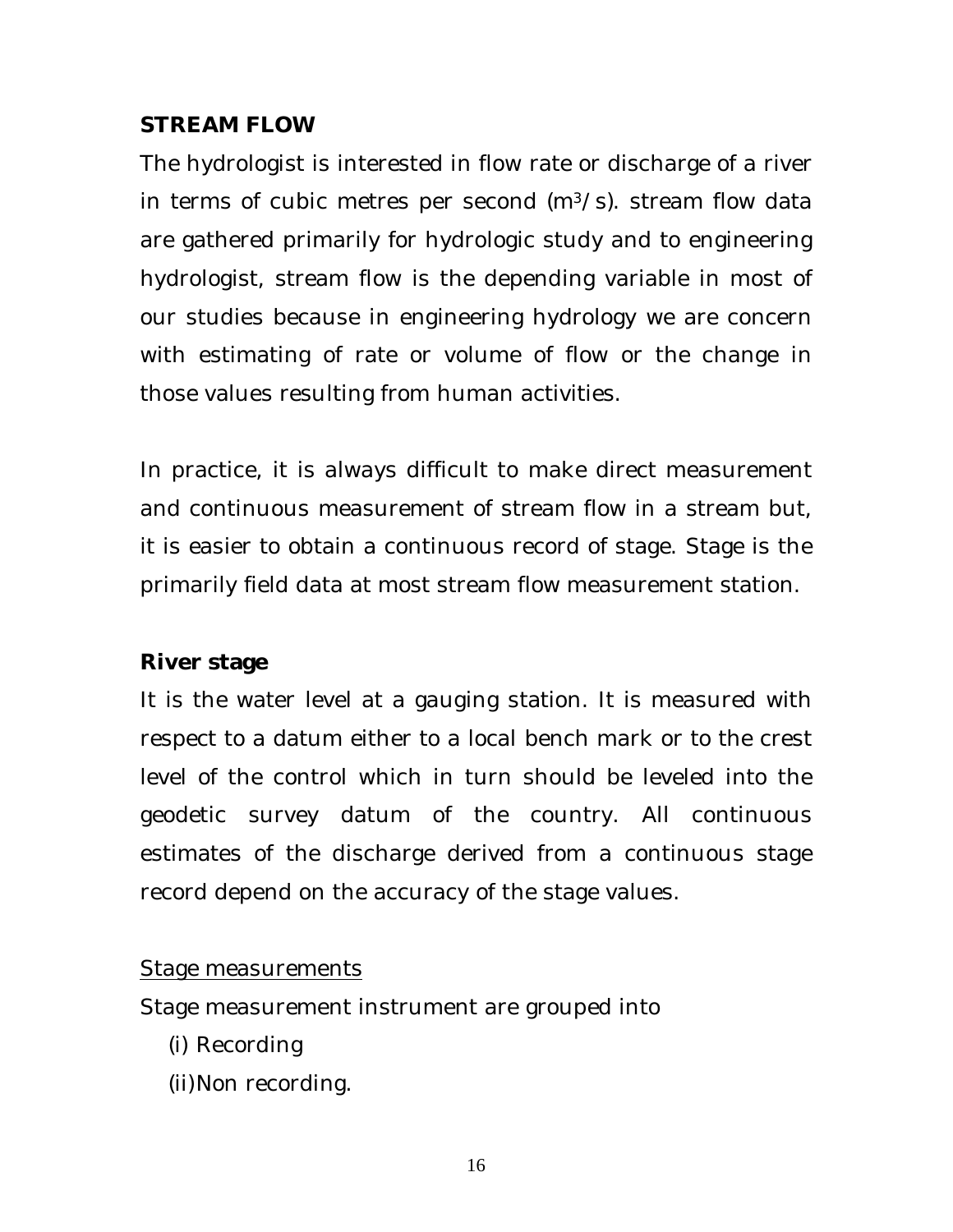#### The staff gauge

This is a permanent graduated staff generally fixed vertically to the river bank at a stable point in the river unaffected by turbulence or wave action. The gauge may be conveniently attached to the upstream side of a bridge piles firmly or other structures that extends into the lower channels of the river. The gauge should extend from the datum or lowest stage to the highest stage expected. Where there is a large range in the stage with a shelving river bank, sectional staff gauge can be used with appropriate overlaps to give continuity.

All staff should be made of durable materials insensitive to temperature changes and they should be kept clean especially in the range of average level.

#### Crest gauges

These are used for minor gauging stations where flood records are particularly important. it consist of 50 mm diameter steel tube perforated near the bottom and closed at the top with one or two holes under a lid to allow air to escape. Inside the tube is a removable rod that retains the highest water mark from floating granular cork supplied near the base. The crest gauge is leveled into a measured staff gauge or bench mark on the bank. The rod is clean and the crest gauge reset after each reading.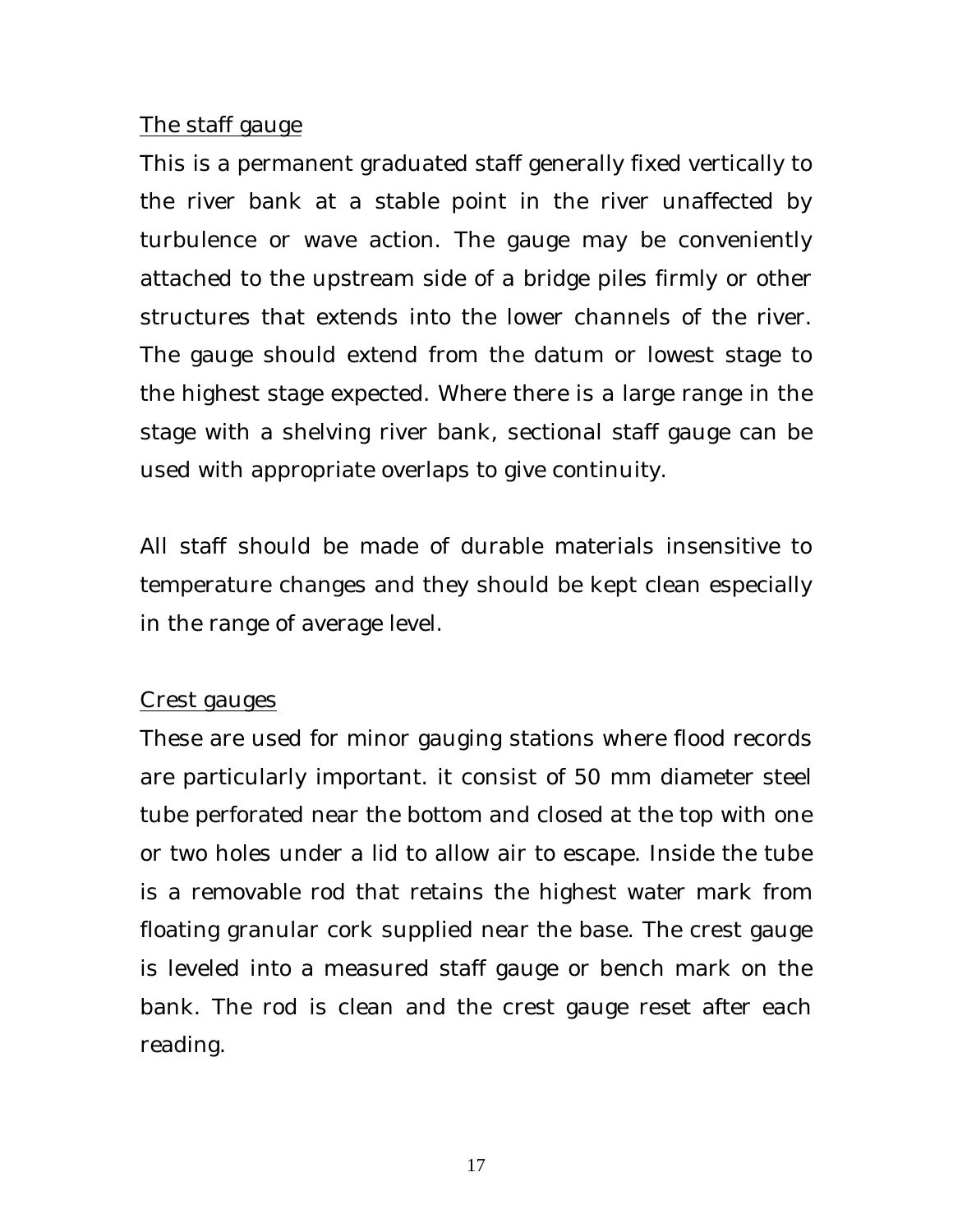#### Disadvantages

They must be read frequently

#### Autographic recorders

The most reliable means of recording water level is provided by a floating operated chant recorder. To ensure accurate sensing of small changes in water level, the float must be installed in a stilling well to exclude waves and turbulence from the main flow.

## Mechanisms used for the operation

- (1)The moving float looped over a geared pulley with a counter weight activates a pen marking the level on a chat driver round on a vertical clock work drum. The level calibration of the chart should accommodate the whole range of water levels but extreme peaks are sometimes lost. The timescale of the chart is usually designed to serve is week but the trace continuous round the drum until the chart is charged or the clock stops.
- (2)The float with its geared pulley and counterweight turns the charted drum set horizontal and the pen arm is moved across the chart by clockwork. With this instrument all levels are recorded, but the time scale is limited.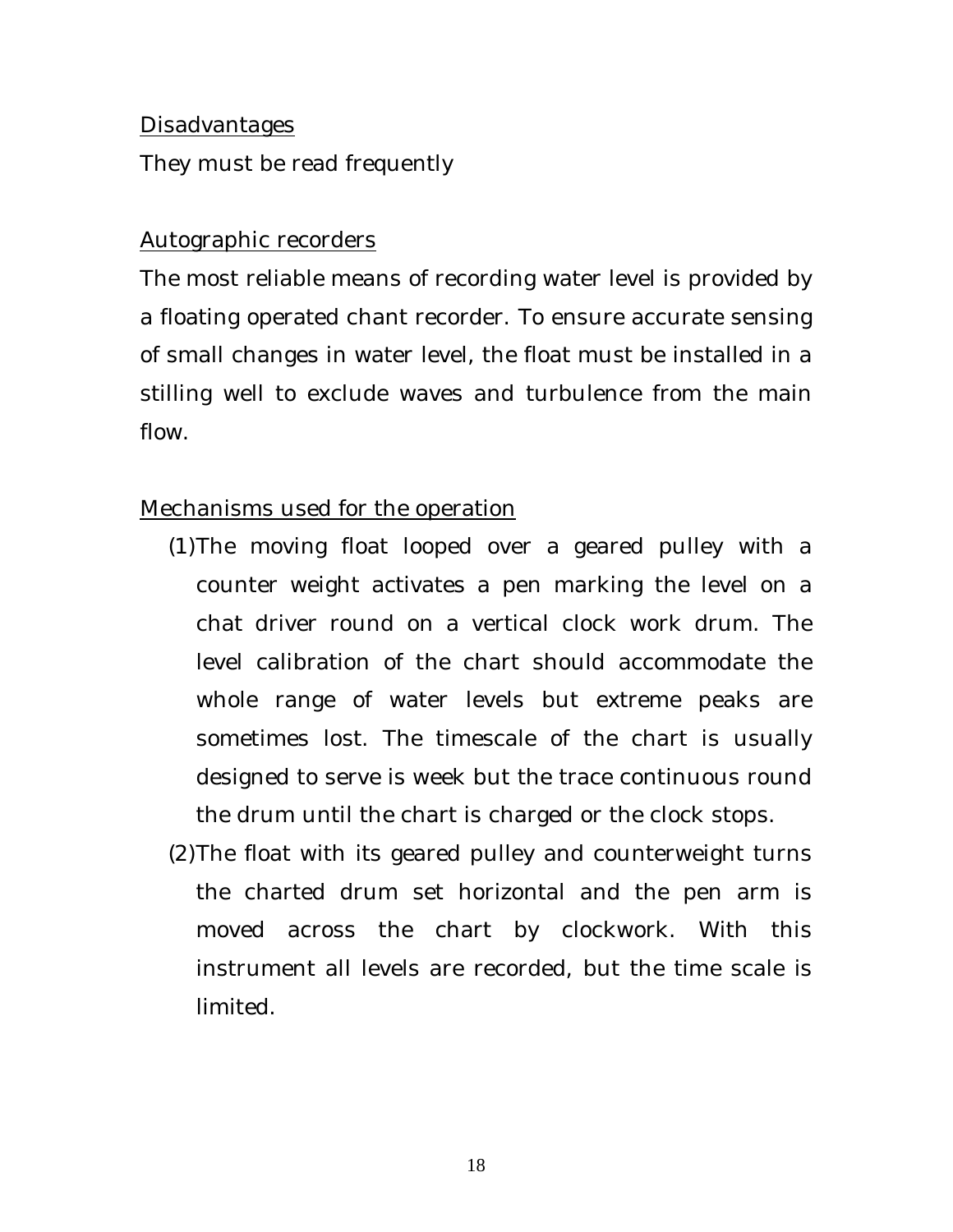#### Acoustic gauges

Here ultrasound transducers are often used to determine water depth. The pulse of ultrasound from the subsurface transducers is reflected normally from the water surface and the travel time to and from the transducers determines water depth and hence water level.

# **DISCHARGE (RUN-OFF)**

The most direct method of obtaining a value of discharge to correspond with a stage measurement is by the velocity- area method in which the flow velocities are measured at selected verticals of known depth across a measured section of the river. Around 90% of the world's river discharges depends on this method.

At a river gauging station, the cross section of the channel is surveyed and considered constant unless major modifications during flood flows are suspected, after which it must be resurveyed.

## **Measurement of velocity**

Float method: the simplest method for determining a velocity is by timing the movement of a float over a know distance. Surface floats comprising any available floating object are often used in range preliminary surveys, these measurements give only the surface velocity and a correction factor must be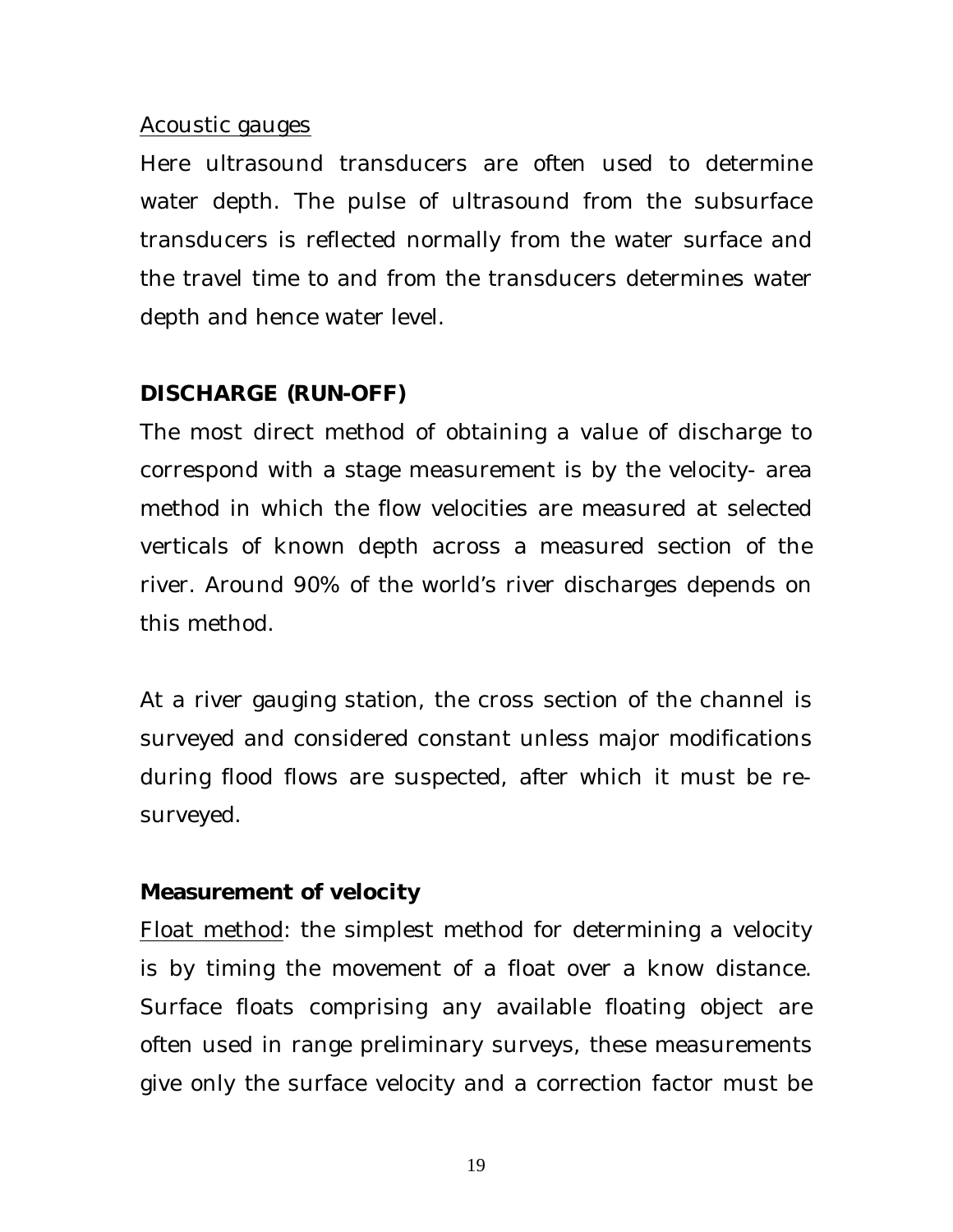applied to give the average velocity over a depth. A factor of 0.7 is recommended for a river of 1m depth with a factor of 0.8 for 6m or greater.

# Types of floats

- (1)Surface float
- (2)Canister float
- (3)Rod float

# Current meter

This is reasonably precise instrument that can give a nearly instantaneous and consistent response to velocity changes. It is of simple construction and big enough to withstand rough treatment in debris laden flood flows.

## Types

Cup types – this has an assembly of six cups revolving round a vertical axis, it is more robust but has a high drag. It registers the actual velocity whatever its direction, rather than the required velocity component normal to the measuring section.

# Propeller type

This has a single propeller rotating on a horizontal axis. It is more sensitive and easily damaged but has a low drag and records the true normal velocity component with actual velocities up to 15<sup>0</sup> from the normal direction.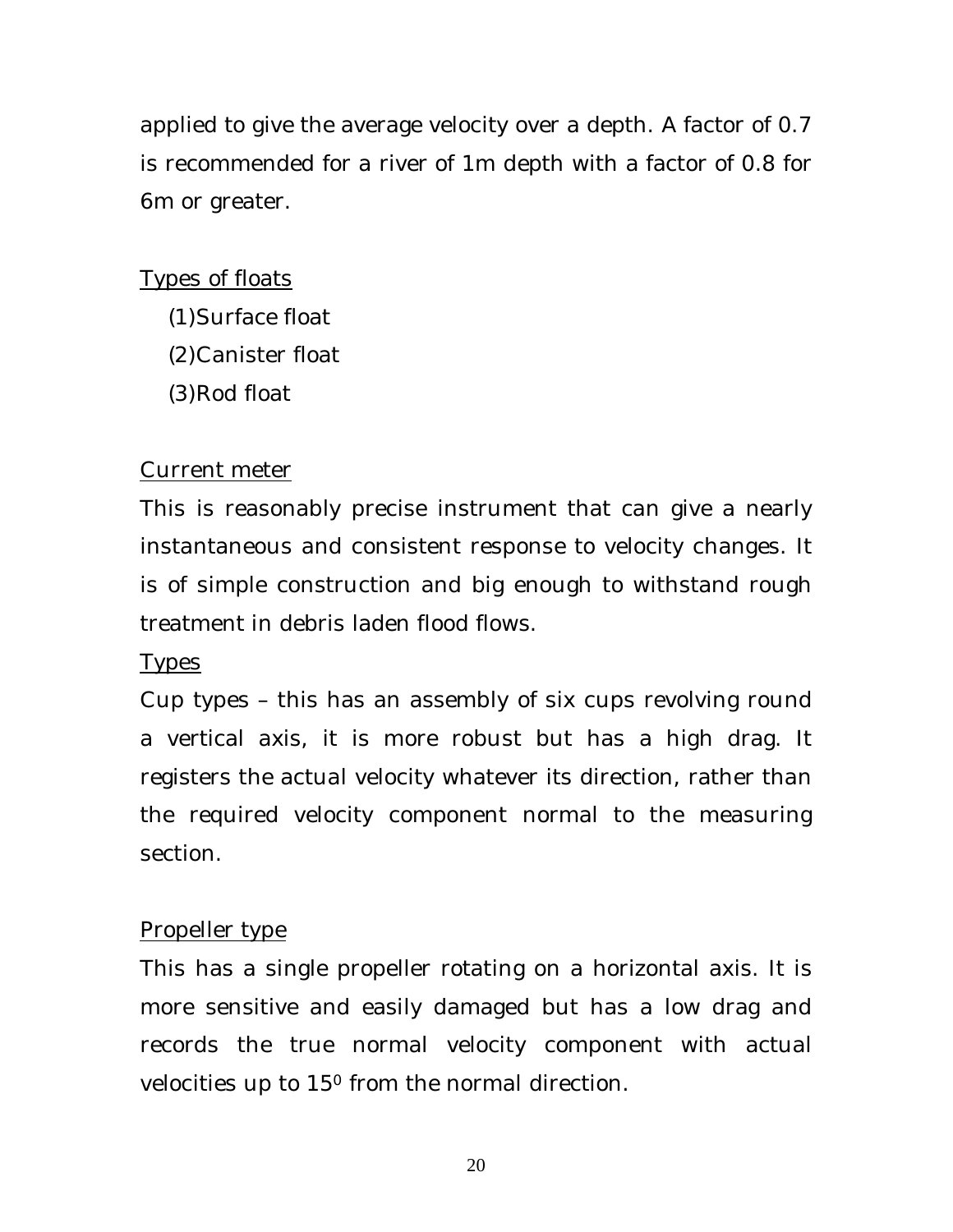Both types of instrument used to be calibrated to obtain the relationship between the rate of revolutions of the cups or propeller and the water velocity. Each individual instrument generally has its own calibration curve or rating table and if in regular use, it should have a calibration check every year. The sampling of the velocities across a gauging section depend on the size of the river and its accessibility sampling can be done by wading bridge (reel carried on a trolley), Boat cable way.

## Gauging procedure

At the gauging station or selected river cross section, the mean velocities for small sub-area of the cross- section (Vi) obtained from point velocity measurement at selected sampling vertical across the river are multiplied by the corresponding sub-area (ai) and the products summed to give the total discharge.

## $Q = \sum_{i=1}^n Viai$

When  $n =$  the number of sub-areas

(a)The estimate Q is the discharge related to the stage at the time of gauging; therefore before beginning a series of current – meter measurement the stage must be read and recorded.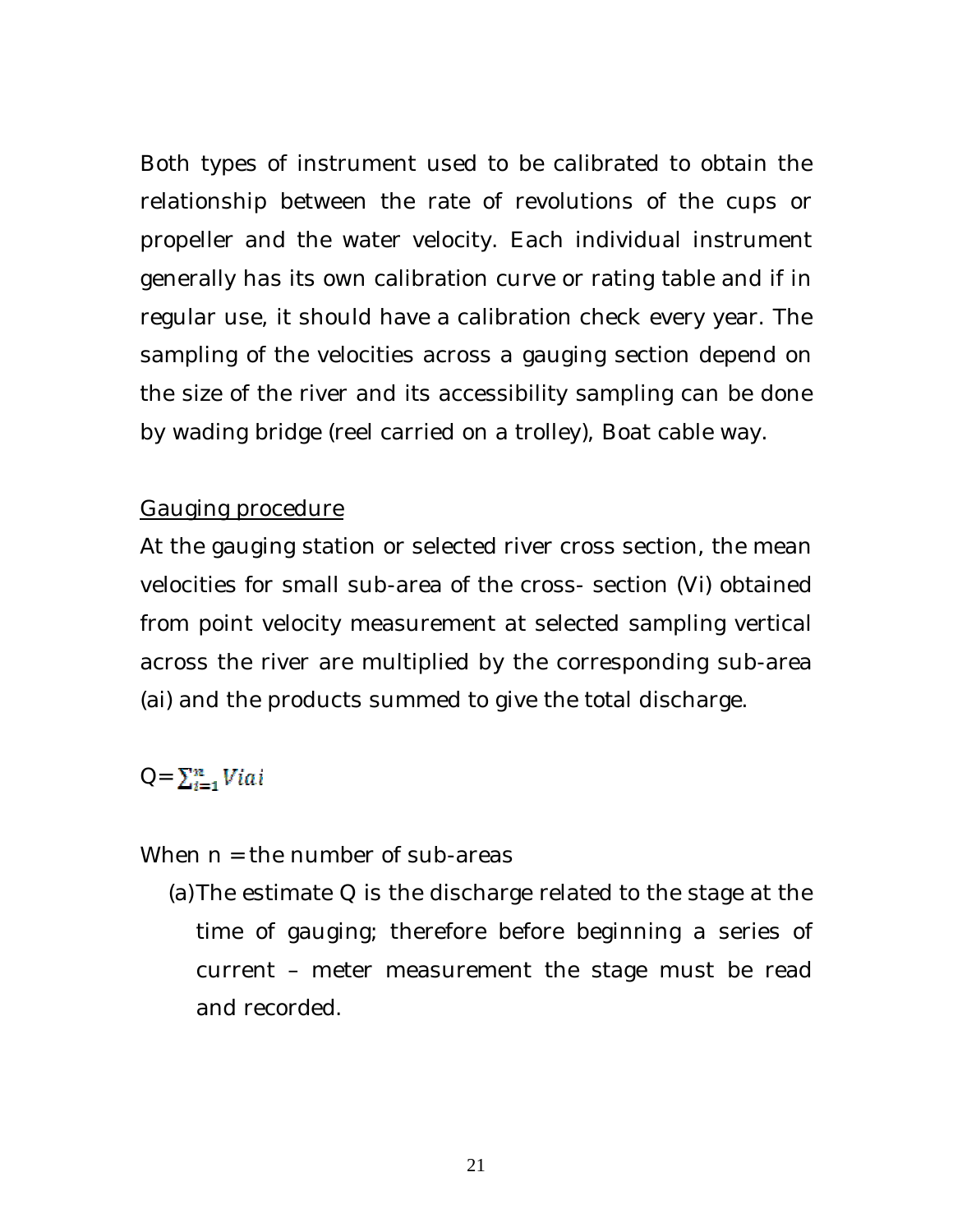- (b)The width of the river is divided into about 20 subsections so that no sub-section has more than 10% of the flow
- (c) At each of the selected sub-section points, the water depth is measured by sounding and the current meter operated at selected points in the vertical to find the mean velocity in the vertical, e.g at 0.6 depth (one point method) or at 0.2 and 0.8 depth (two point method). At a new gauging station where the vertical velocity distribution is at first unknown, more reading should be taken to establish that the best sampling points 1- give the mean are those of the usual one or two point methods.
- (d)For each velocity measurement, the number of complete revolutions of the meter over a measured time period (about 60s) is recorded using a stop watch. If pulsations are noticed, then a mean of three such counts should be taken.
- (e) When velocities at all the sub-division points across the river have been measured, the stage is read again should there be difference in stage readings over the period of the gauging, a mean of the two stages is taken to relate to the calculated discharge. Once gaugers have gained experience of a river section at various river stages, the procedure can be speeded up and one velocity reaching only at 0.6 depth taken quickly at each point across the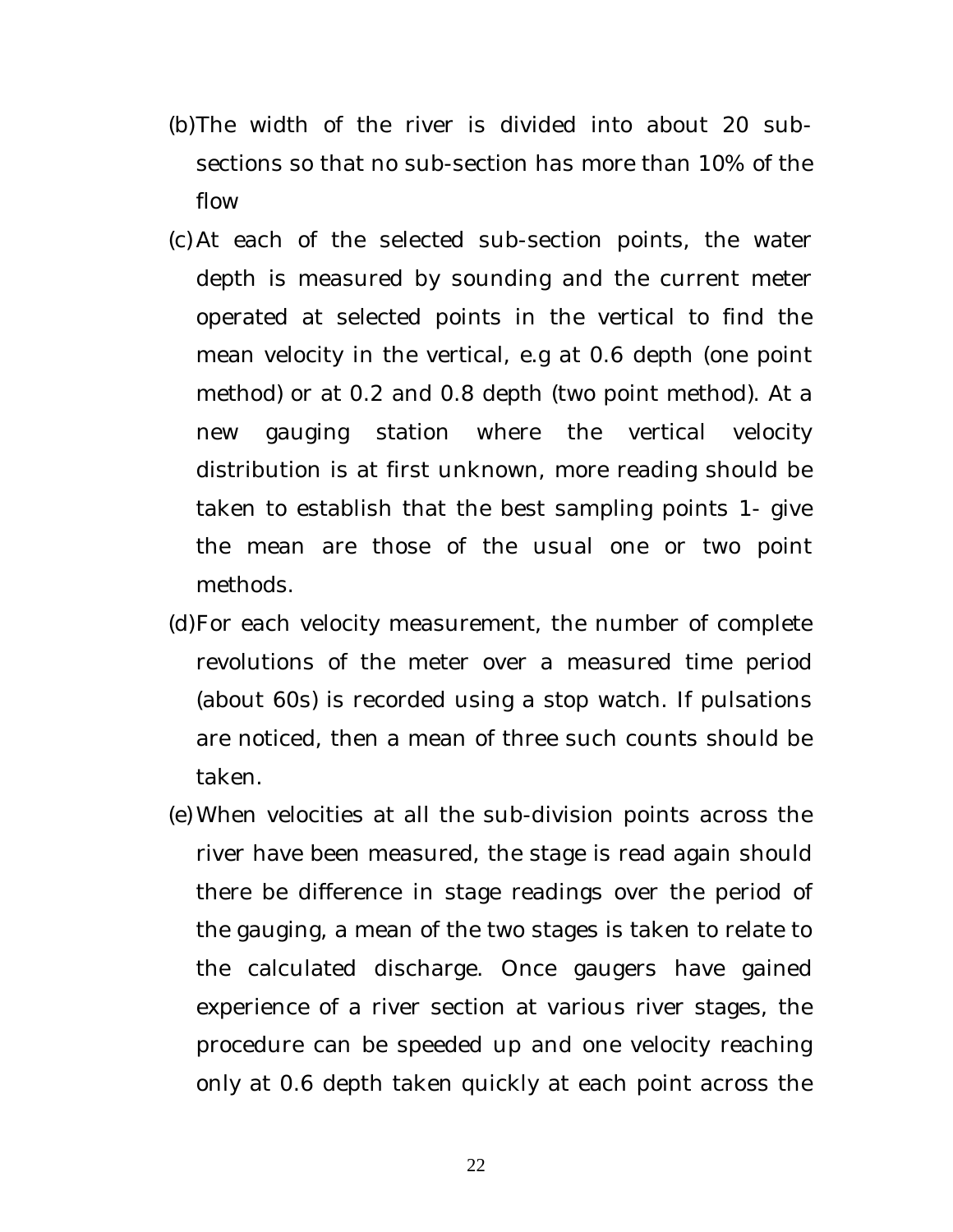stream, with the depths relating to the stage already known.

## Relationship between stage & discharge (rating curve)

When continuous flow data are required from the continuous stage records at a river gauging station. It is essential to establish a reliable relationship between the monitored variable stage and the corresponding discharge.

However, conditions in a natural river are rarely stable for any length of natural river are rarely stable for any length of time and thus the stage- discharge relation must be checked regularly and certainly after flood flows, new discharge measurement should be made throughout range of stages. The stage – discharge relationship can be represented in three ways.

- (1)Graphical plot of stage versus discharge
- (2)Tabular form (rating table)
- (3)Rating equation

# **SEDIMENTATION**

Includes all processes in the denudation (weather process) of land surface where by the rock waste or mantle is removed and deposited by surface agents. The hydrologic definition of sedimentation restricts the definition to the action of running water and excludes other surface agents such as wind and ice.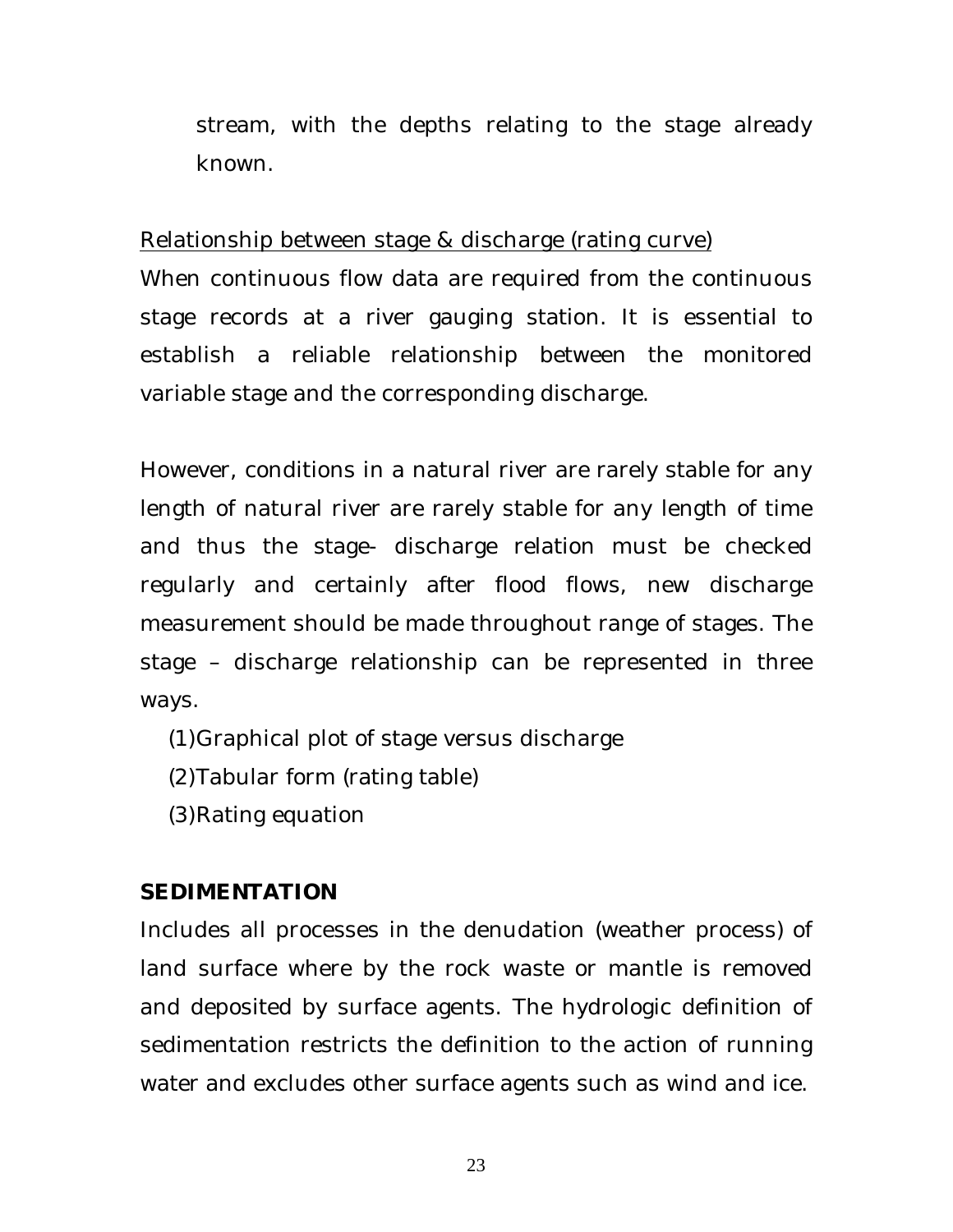## **Erosion**

The wearing away of earth surface by surface agents. The major part of which is accomplished by running water through the removal of rock and soil by sheet flow without the formation of significant channel (sheet erosion). Also progressive enlargement by concentrative runoff called gully. There is also the bank cutting and also stream bed erosion. In between the erosion and deposits is transportation, then deposit is the final stage. The deposition of eroded particles transported by stream which occurs in river channel flood plain, lakes, reservoir, canal harbor whenever the velocity of the sediment carrying stream is checked resulting in a reduction of transportation power (carrying capacity) and consequent deposition of sediment.

# **Sediment problems**

In the design of engineering works many problems are encountered where the nature of work demand storage or diversion of sediment laden water. some of the serious problems includes.

- (1)Reservoir sedimentation.
- (2)Scour and deposition in irrigation canal
- (3)Degradation of the stream bed below a dam.
- (4) Problem of sediment entering the penstocks.

Sediment transportation theory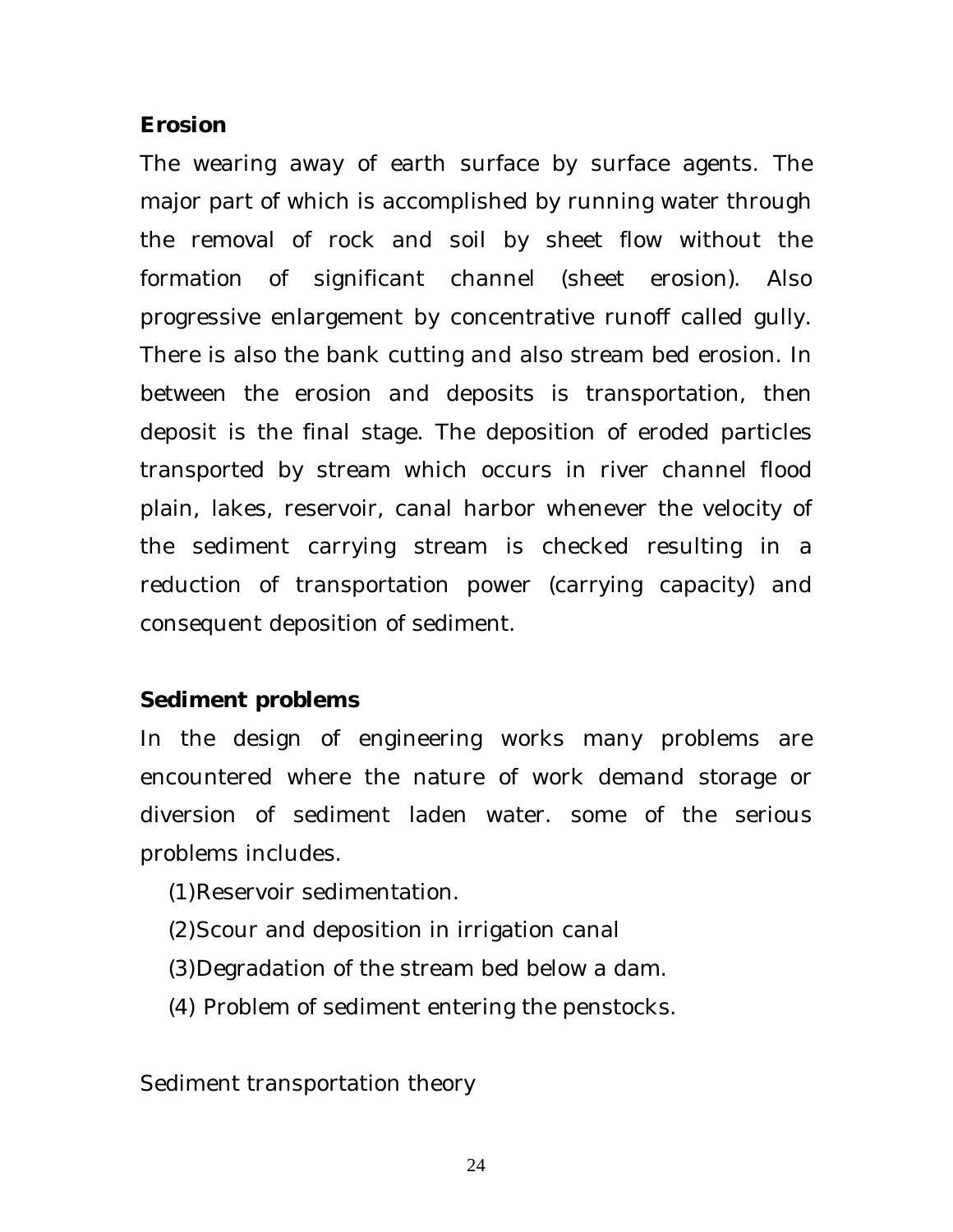Sediment moved by flowing water may be divided into three classes according to the physical process by which it is moved.

(1)Bed load(contact load)

- (2)Suspended load (also dissolved load)
- (3)Saltation load

The physical process involving the movement of sedimentary are related to water flow and to the force exerted by the water on the sediment particles. The motion of stream water is turbulent and the degree of turbulence depends on the degree of roughness of the bank and the bed and the velocity to which the water moves.

## Bed load

Relatively coarse particles (sands, gravel, silts) moves with water on the bed down stream. Materials rolls or slides along the bed in substantially continuous contact with the bed due to the turbulence of the velocity is of a magnitude for a sufficient period to exert a force on the particle overcoming it's mential motion is produced thus the sedimentary will roll or slide along the stream propelled by the require velocity and force. It usually forms a very small percentage between 0 to 20% of total load carried by the river.

Suspended load: is moving in suspension and which is maintained in these portion by component of upward current of turbulent water tending to force the particles upwards

25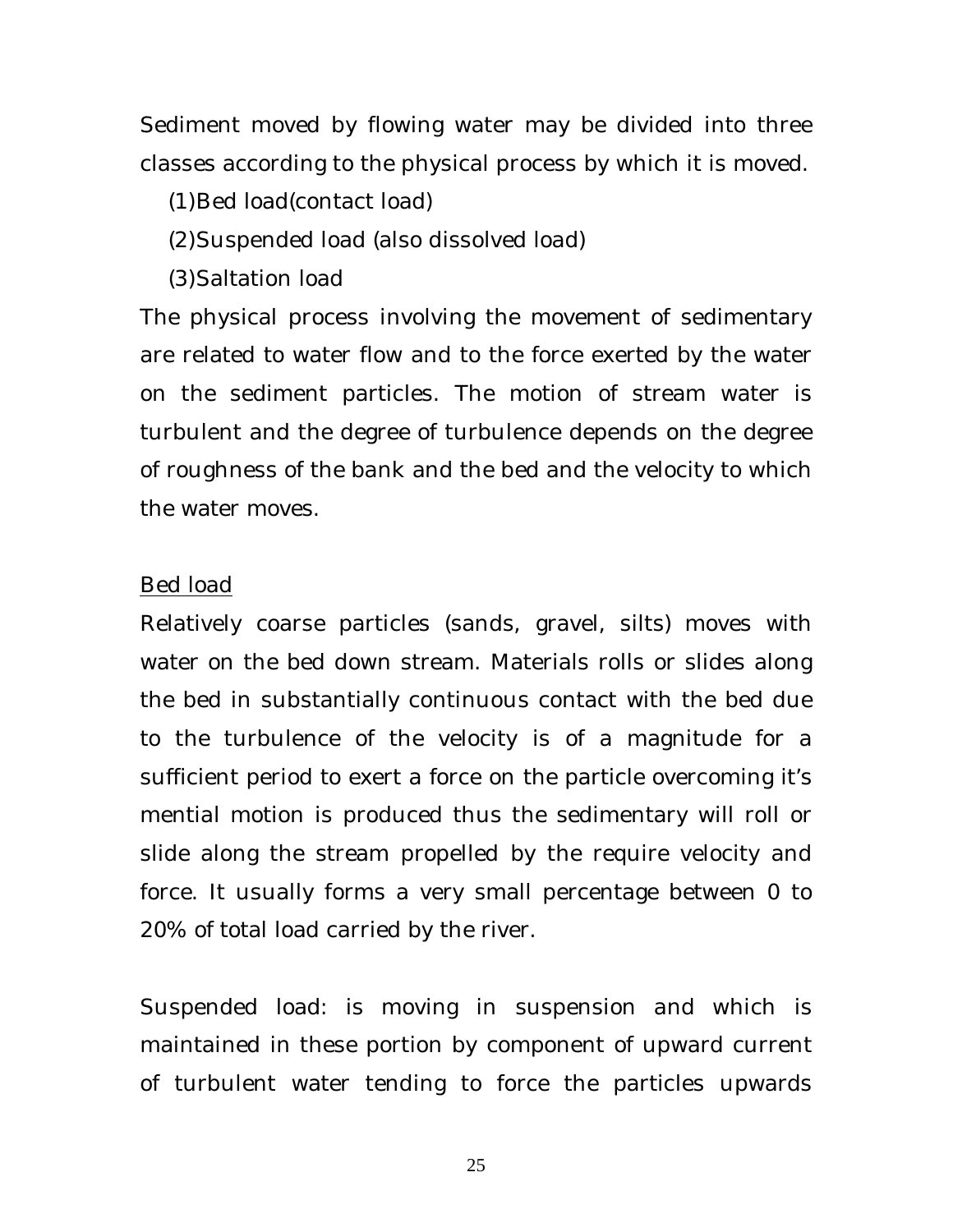uphold the force of gravity tending to pull the particles downwards. The particles are retained in suspension for a time interval depending on the settling rate of particles (Stoke's law).

Total sediment load = bed load + suspended load

Saltation: is the material bouncing along the bed or moved directly or indirectly by the impact of the bouncing particles as more amount of material in the form of particles travelling near the stream bed may intermittently strike the bed and bounce upward and as a result of impact many force other particle upwards into the flowing water for a temporary period except in very high velocities or very turbulent water.

Agents of transportation

(1)Runoff

(2)Splash of raindrops

Dissolved load

Consist of materials capable of forming solution in which state they are transported. They are made up of anions and cations as well as dissolved colloids

Anions  $\rightarrow$  C1 , SO $_4$ <sup>2 ,</sup>, CO $_3$ <sup>2</sup> , HCO $_3$  NO $_3$  , Po $_4$ <sup>3</sup>

Cation  $\rightarrow$  Ca<sup>2+</sup>, Na<sup>+</sup>, K<sup>+</sup> and Mg<sup>2+</sup>

Dissolved colloids  $\rightarrow$  SiO<sub>2</sub>(dissolved silica)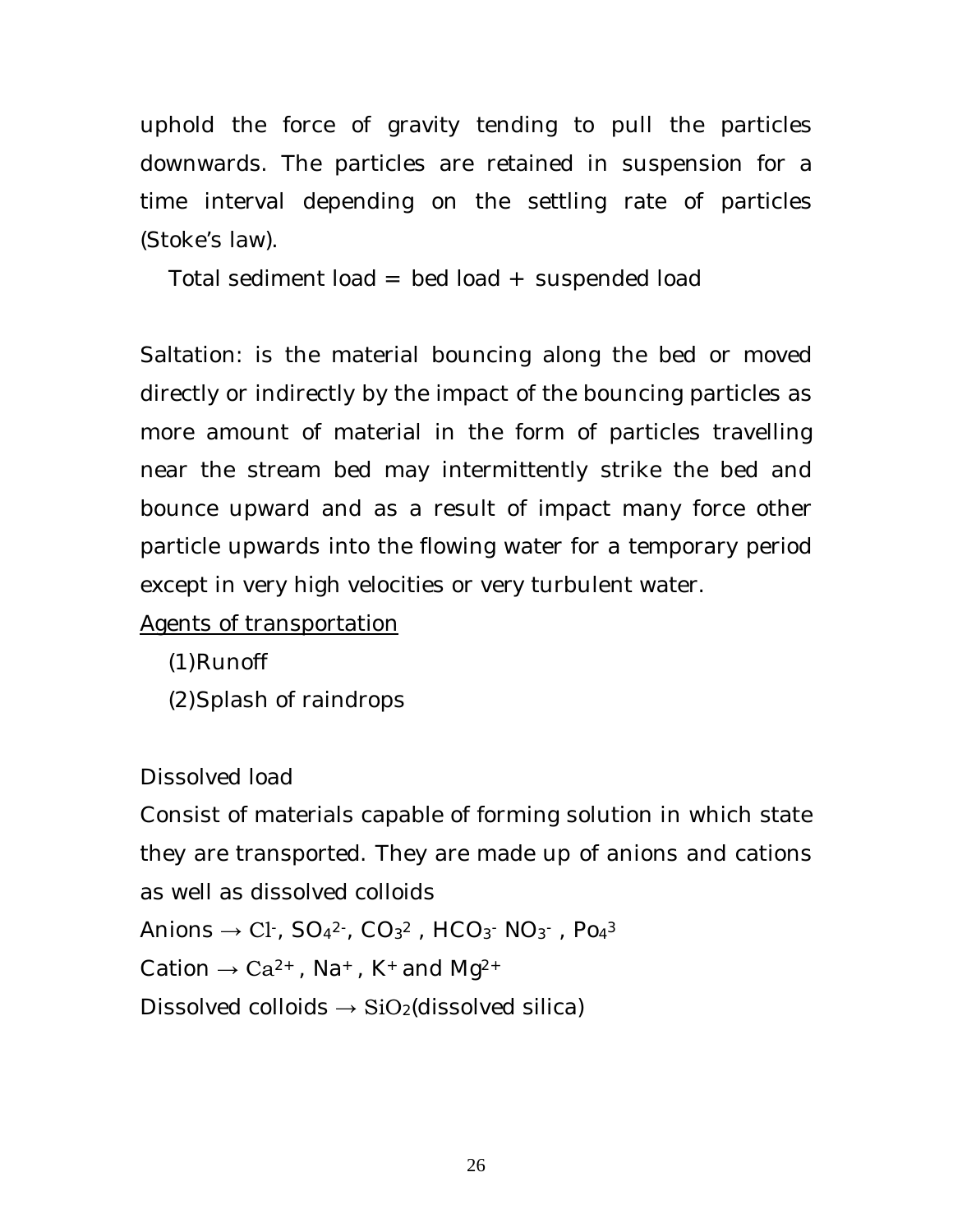# **LAKES AND RESERVOIRS**

A lake is generally described as a partially enclosed body of fresh water surrounded by land. It origin may be natural or artificial. A lake is characterized by hydrological chemical, biological and sedimentological parameters depending on its age, its history, the prevailing climate and its water budget. Lakes commonly pass through an organic cycle which is divided into four stages.

- (1)Oligotrophic stage; this is the initial stage in which nutrient are present in small concentration thereby limiting the production of living organism matter balances its production.
- (2)Mesotrophic stage : which represent a stage when supply of nutrient is increased and there is a corresponding increase in community of living organism thereby leading to the accumulate of organic matter.
- (3)Eutrophic stage: here the lake becomes very rich in nutrients, living organisms flourishes and organic matter accumulates at a high rate. Such organic matter is present largely as bottom deposits.
- (4)Dystrophic stage: there is excessive accumulation of both organic and holmic materials and this limit the biological activities within the lake. At this stage the lake is in the process of becoming marsh.

# **Classification (different types) of lakes**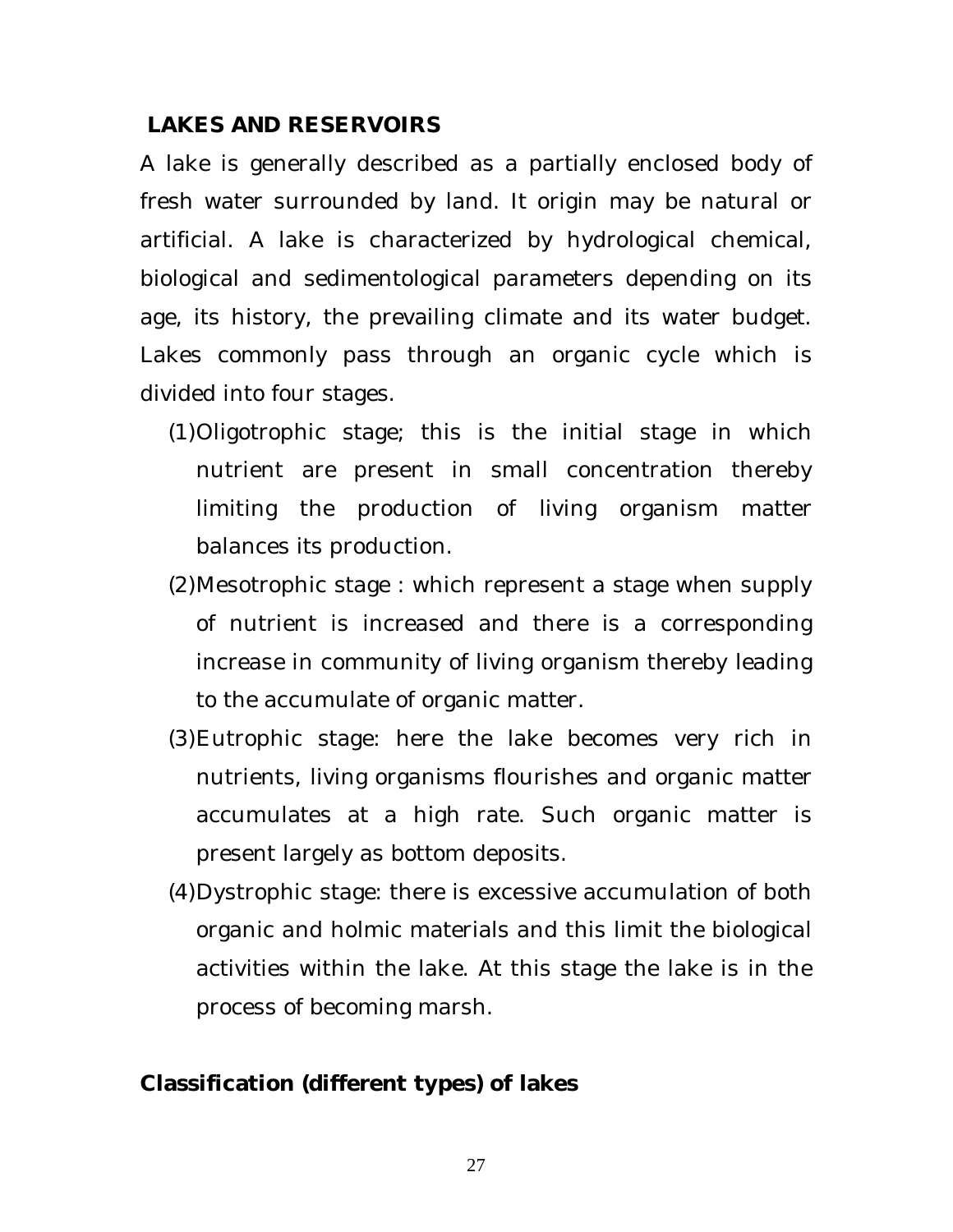(1)Tectonic lakes from tectonic mechanism

- (2)Volcanic lakes.
- (3)Solution lakes
- (4)Lake basin formed by
	- (i) Fluvial process
	- (ii) Wind action
	- (iii) Shoreline process
	- (iv) Organic accumulation
	- (v) Activity of man  $\rightarrow$  man made lakes (reservoir) for water supply, hydro-power, irrigation.
	- (vi) Impact of meteorites'.

**Tectonic**: mechanism have been responsible fir very large scale movement which caused the formation of vast lake in places like south eastern Europe southern Asia and east Africa. Particularly in east Africa small crustal movement vertically downward formed the lake Victoria, lake Nyasa and L.Tanjeyica. Also, submarine tectonic depression which have been caused by differential marine sedimentation may become lake when uplifted above sea level.

**Volcanic lake** : lake of volcanic origin are often very deep and usually smaller than those of tectonic formation. They may be formed by

(1)Lava- damming (lava is the product of volcanic erosion) e.g L. kivu in east Africa and sea of galilee.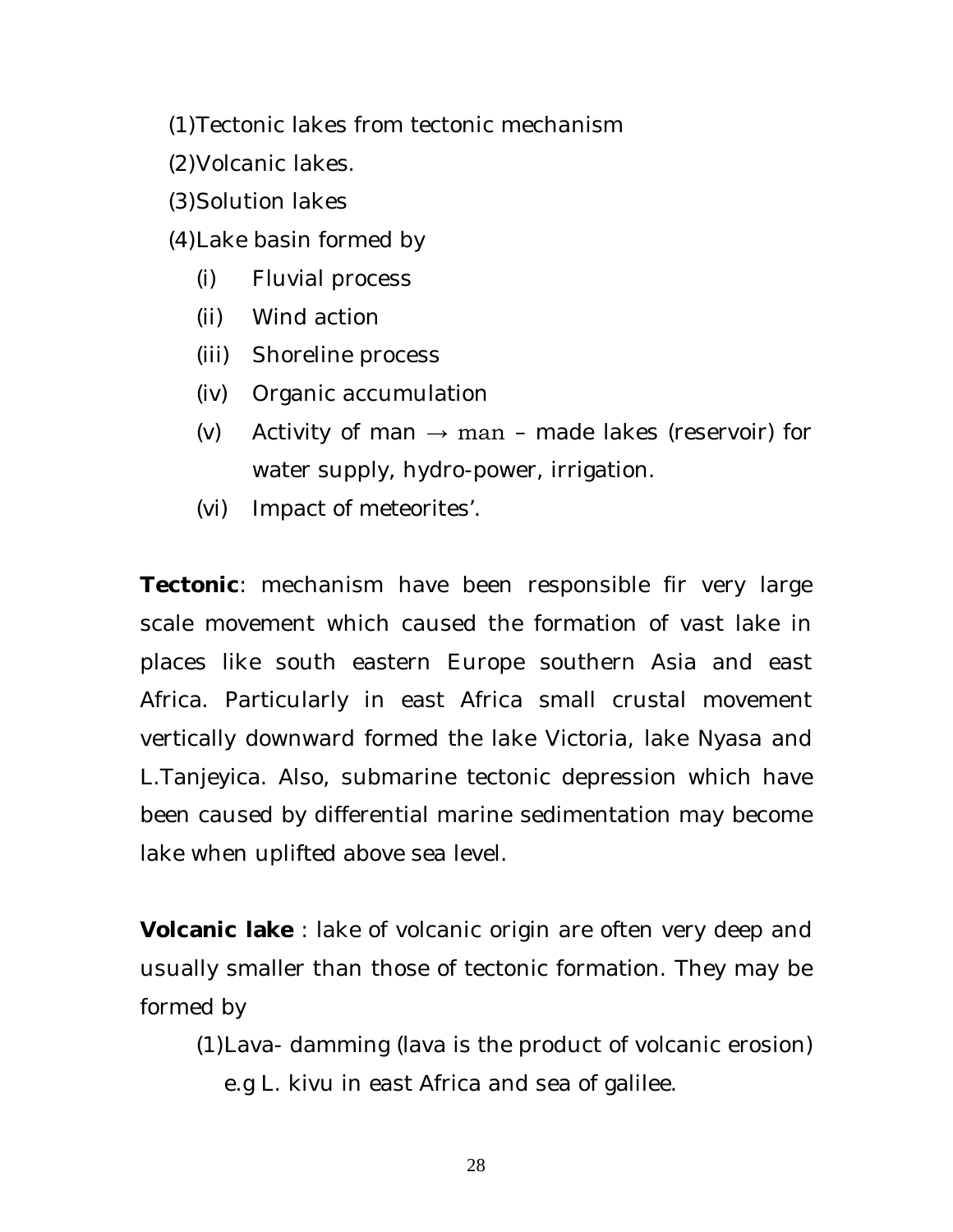(2) Crater explosion e.g carter lake of origin (usa) (3)Collapse of solidified lava crust.

# **Solution lakes**

Are common in areas underline by carbonate, evaporation or evaporitic rocks are very often reliable to solution by ground water thereby leading to the formation of sinks. Such lakes usually exhibit annual flunctuation in water level and some may drain away suddenly through subsurface conduits when a natural underground siphon is operated by very high water levels. Carbonate is accomplished by care or cavern formation.

 $CaCo<sub>3</sub> + H<sub>2</sub> O + CO<sub>2</sub> \rightarrow 2HCO<sub>3</sub> + Ca<sup>2+</sup>$ 

# **Lake basin formed by fluvial processes**

Fluvial action may produce ox-bow lakes and these results from the shifting of the channel or by deposition of sediment barriers.

# **Those formal by wind action or eolian**

Wind is also capable of producing closed depression by erosive process of deflation and by deposition of wind burned sediments most of such lakes are rather shallow and some may contain water only seasonally.

# **Those formal by shore line process**

In marine areas accumulation of beach sands formed by waves and currents may close valleys and thereby form hostile lagoons. The Lagos lagoon may have been formed by such a process.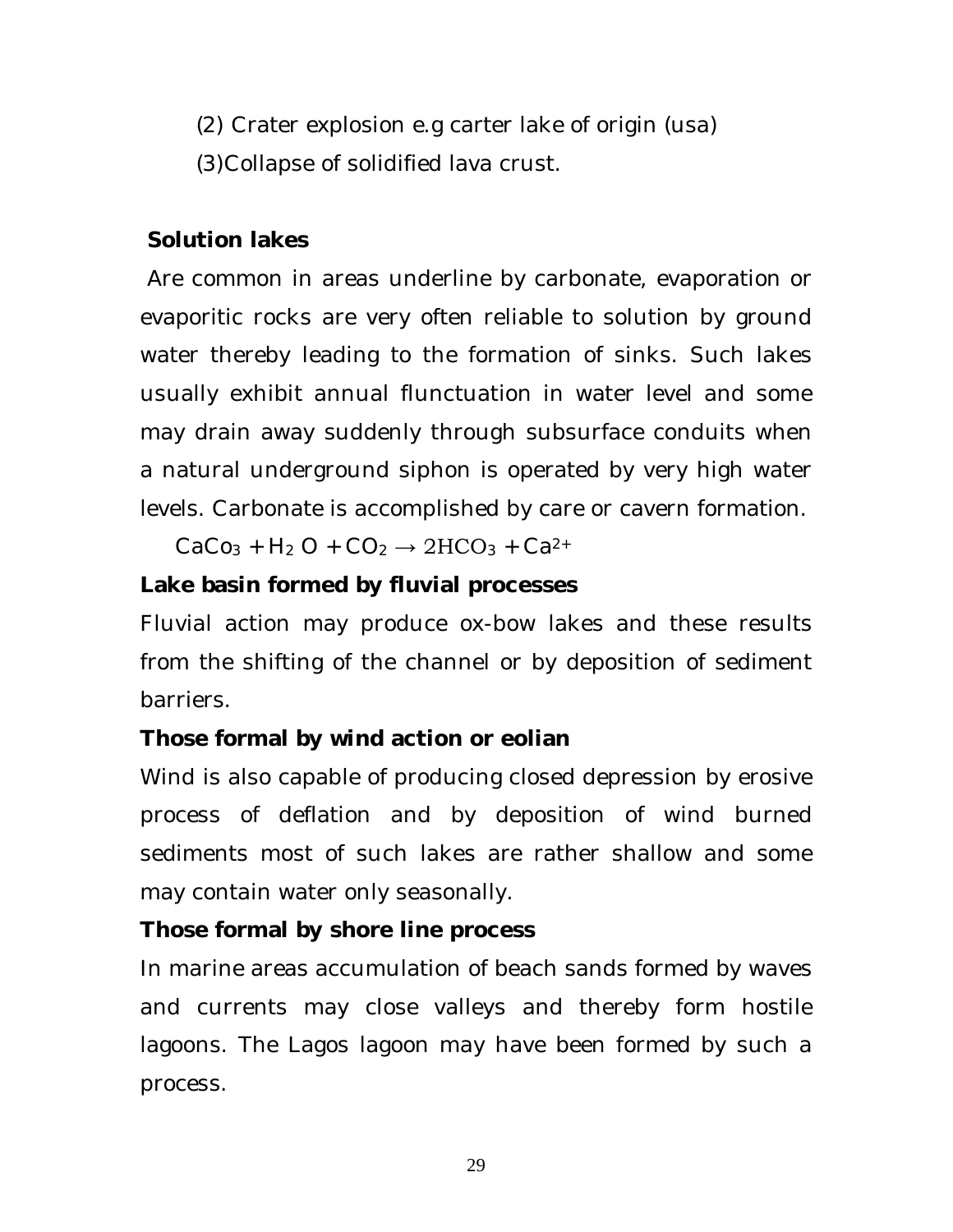## **Those formed by organic accumulation**

This set of lakes includes those formed when large masses of plant dam a stream as well as those formed by accumulation of oral fragment in tropical and subtropical oceanic region, the latter are also called Oral lakes. Some of such lakes many retain subsurface connection with the sea and therefore the water level will rise and fall with the tide.

#### **Man made lake**

These are lakes that have been artificially constructed across drainage system to serve definite purposes they are mostly deeper at the dam and than farther upstream soon after the dam have been filled by water, wind action by way of waves and currents modify the shore line through erosion and sedimentation. Large man made lakes includes the lake Kariba (Zambia, L. kanji (Nigeria) and the volta lake (Ghana).

## **Those formed by impact of meteorites**

The surface of the earth is sometimes bounded by cosmic bodies which are generally called meteoroties. There is a stone and iron meteorite. The impact of such a body which very often produces an explosion creates circular crater.

## **Inflow-outflow balance in lake**

There may be more than one inflow & outflow in lake. The inflow, outflow balance or water budget.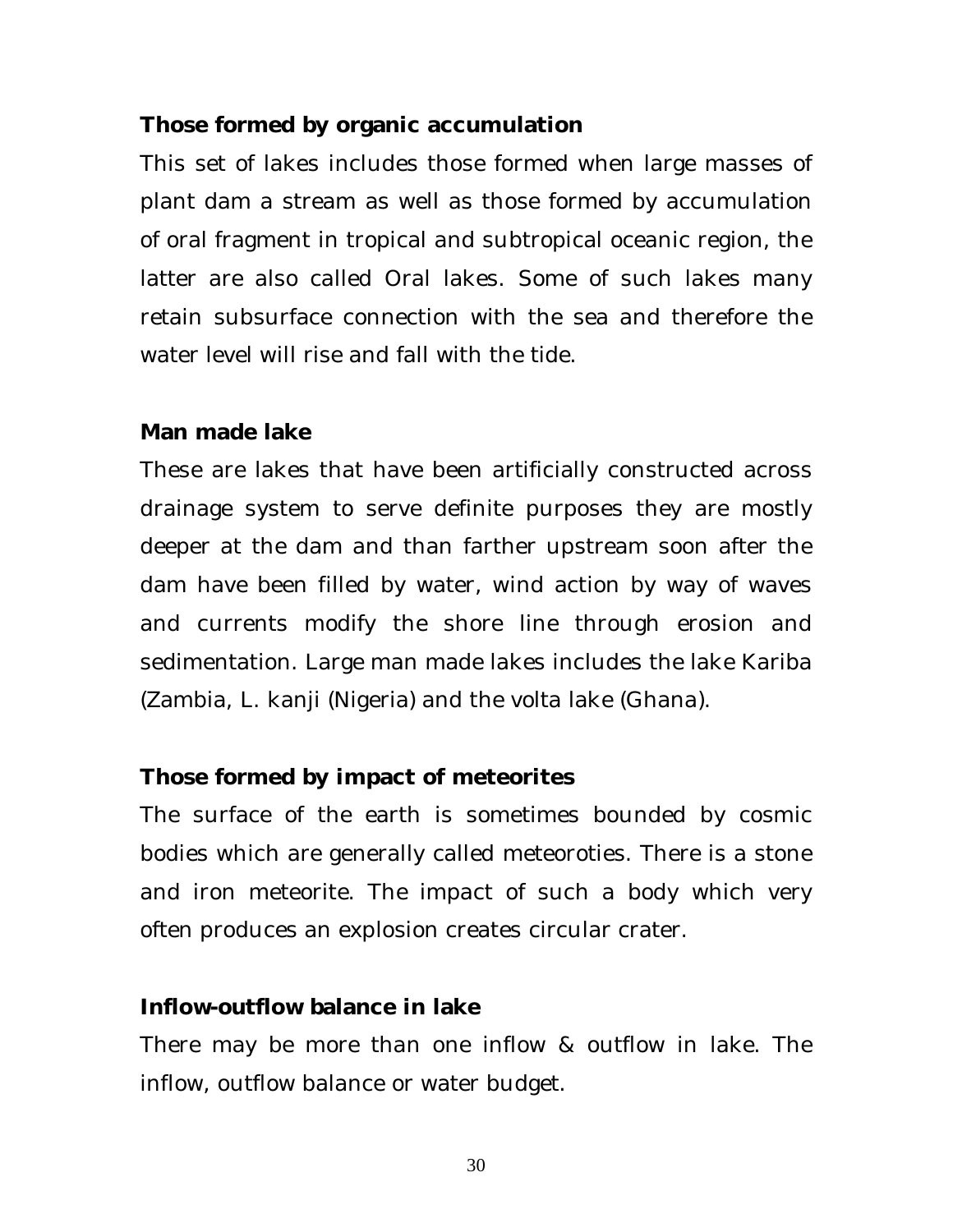$E_T$  = P-R  $\pm$  G  $\pm$  S = P-R-  $\Delta$ S.

The water budget method is used as the quantitative expression of water cycle in the lake. The stream flow in discharge into or out of the reservoir must be measured in well defined channel and measurement must be continuous. There is need for a rating curve for easy measurement of discharge which is frequent (annually). The volume of precipitation of the lake surface must be accurately determined through precipitation gauges which are located at the shore of the lake. In very large lakes, more precipitation gauges may be required. The net seepage or bank storage cannot be measured directly, particularly bank storage is evaluated by a study of the ground water elevations in well around the lake.(note ; observation wells (boreholes) are located around lakes (dams) so as to determine the amount of losses (seepage) through the lake. However, in most cases, seepage and bank storage values are usually small. The change in reservoir storage could be determined by use of water storage records.

#### **Temperature variation in lakes**

Lakes exhibit variation in temperature as a function of depth from one part of the year to the other.

Shortly after the raining season the water in a lake is isothermal from the surface to the end (same temperature).

31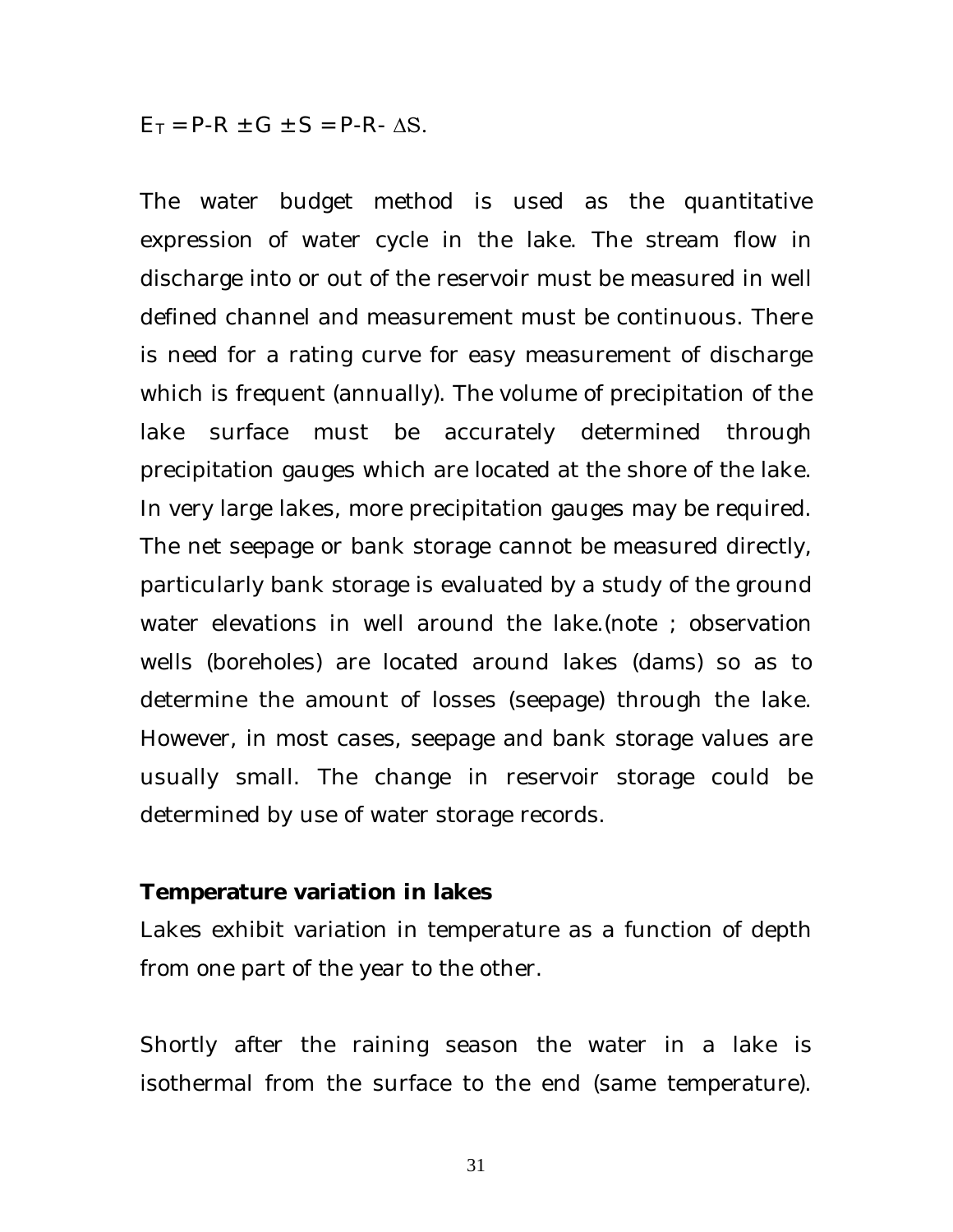Gradual warming at the surface later occurs by solar radiation. The warm surface water is mixed downwards by wind and wave action, thus, the in-coming heat is distributed uniformly throughout the lake except in very deep ones. As surface heating continuous, the warmer water near the surface becomes sufficiently light resist complete vertical mixing. The action of wind continues however and under the combined effect of heating & mixing a relatively shallow layer of isothermal water develop. Below this layer a vertical temperature gradient is much increased. Thus stable layer of isothermal water is called the thermocline. The thermocline therefore separates the warmer water mixed layer which is called the EPILIMNION from the deeper cooler water called Hypolinion.

Shortly after its formation the thermocline is shallow often forming under 2-3m below the surface. Period of strong wind result in deeper mixing and the thermocline descend. Lighter wind continued heating may then form a new warm layer and thermocline will be formed at a deeper level. This process often repeats itself and it is usual to have several thermocline existing simultaneously during a hot part of the year. The whole process of thermocline formation is called thermal stratification.

32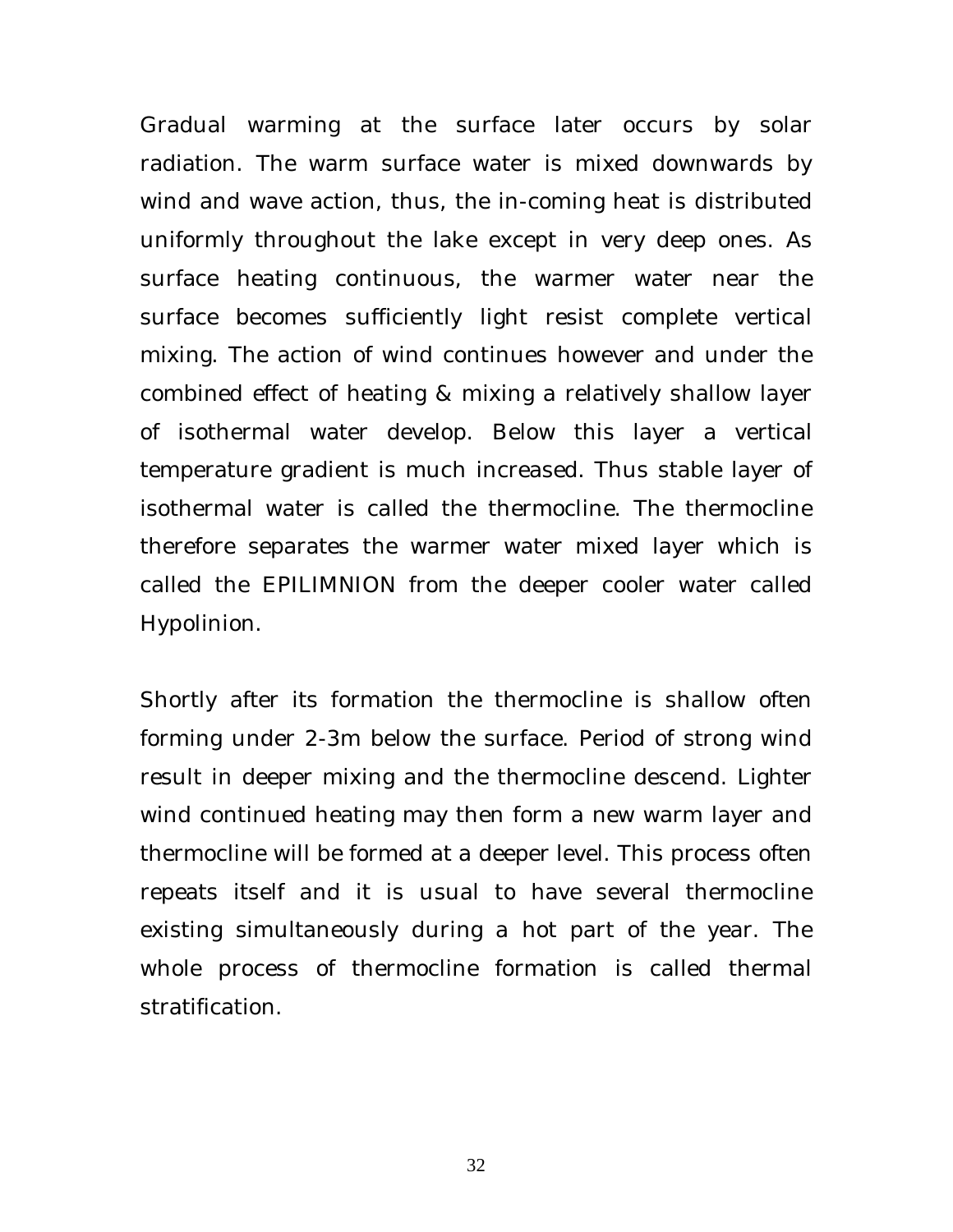# **STREAM FLOW HYDROGRAPH**

This is the graphical representation of stream flows flunctuation arranged in chronological order . the discharge hydrograph is obtained from continuously recorded river stages and the stage-discharge relationship appropriate to the gauging station. What do we do to plot discharge hydrograph.

We plot Q against time, Q in curves and time in his , days or months. We can obtain discharge by measuring with level of the river.

In plotting hydrograph, we plot stage against time. Now when rainfalls, part of it will go as infiltration into the ground and when they get into the ground they get to the stream due to ground water movement. Part of will flow over the surface and gets to the streams. The water which moves much slowly than surface run off and this is what artributes to the sustained flow of stream during period of pry weather.

Hydrograph has two main components :

- (1) Surface runoff- produced by a volume of water derived from the storm amount.
- (2)Baseflow- which is contributed from the ground water, if we plot.

So far, we see the parts of the hydrograph. the

At the beginning of rainfall, the river level is low, there is a time lapse before the river begins to rise, during this period, the rainfall is intercepted by vegetation or infiltrates the earth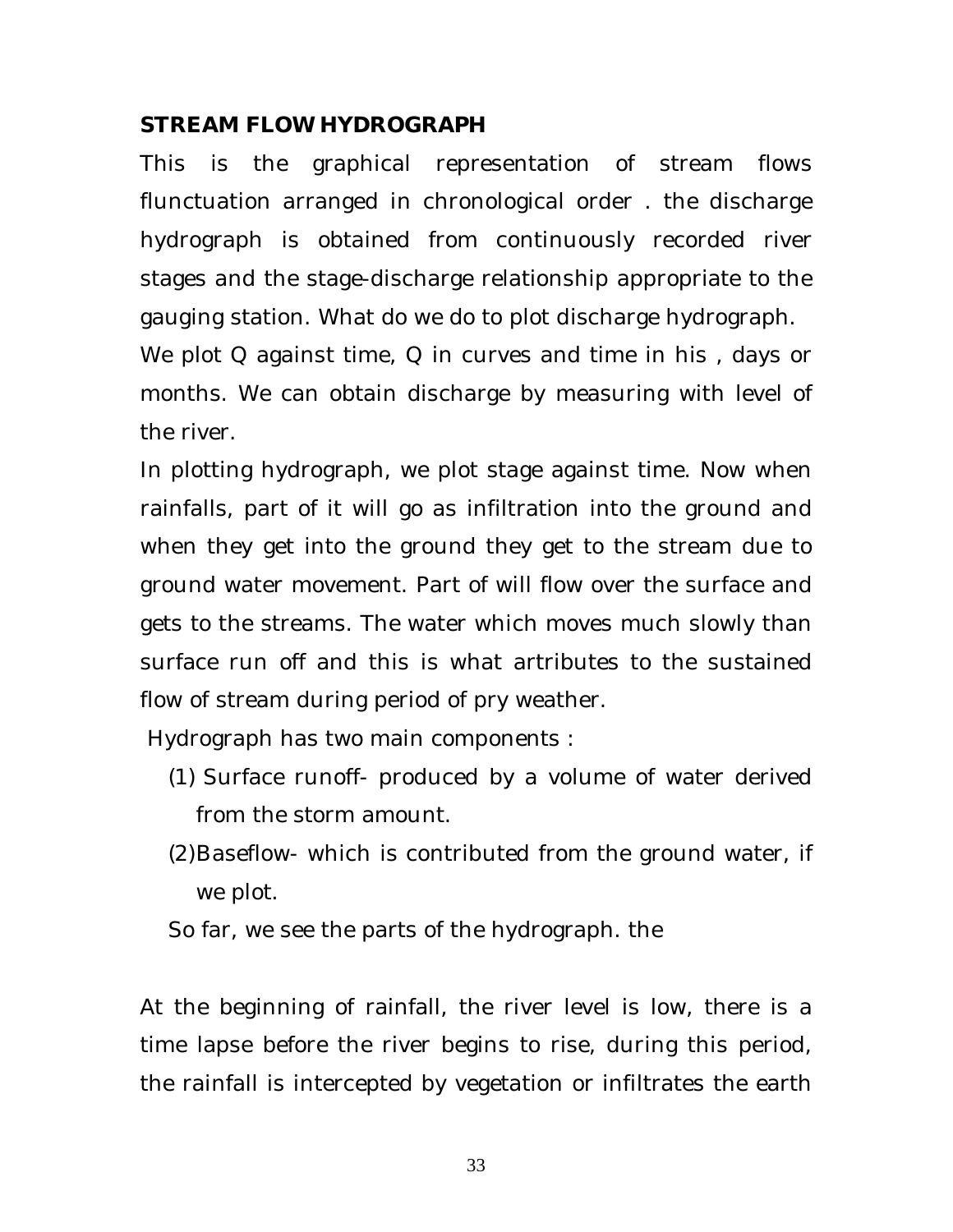and contribute to the soil moisture deficits. The length of the delay before the river rises will depend on the wetness of the catchment/ basin before the storm and also on the intensity rainfall.

After rainfall has made up catchment deficit and when the surface and the soil are saturated, surface runoff begins. The proportion and portion of rainfall that find its way into river is known as effective rainfall.

Apart from this effective rainfall, there are physical phenomena like evaporation detention on the surface or retention in the soil will account from remaining losses.

The limb rises to a peak and even after the rainfall has stopped, it rises and fall until it parts to the inflection point. The recession is known as the falling limb at the recession were the water flow/ base flow continues to provide the flow until the water from the whole of the effective rainfall is completely depleted.

The slope of the rising limb is influenced by the character of the storm which caused the rise. The recession curve depend on the character of the storm causing the rise.

It should be noted that on large basins subject to runoff producing rainfall ever early a part of the basin, the recession

34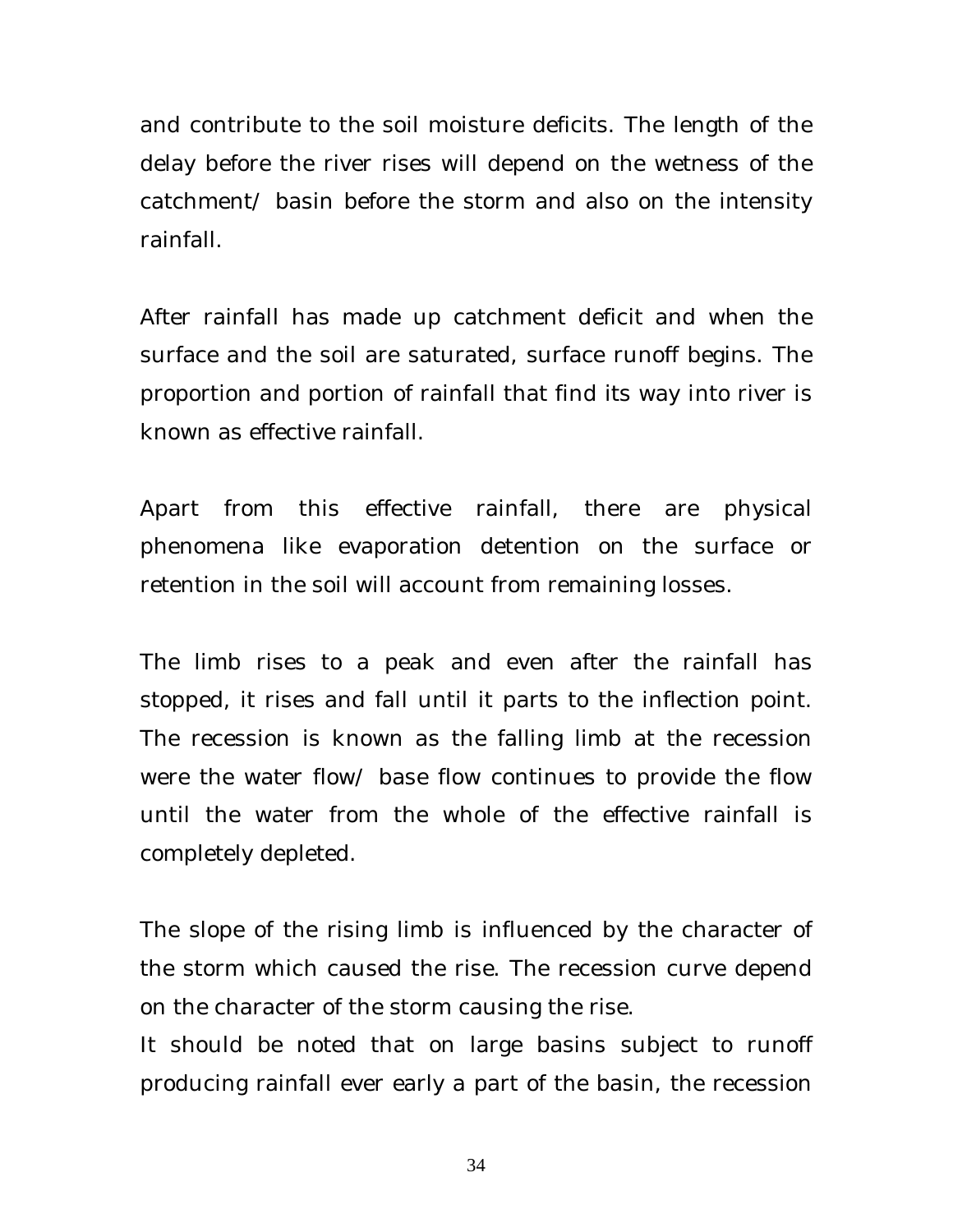may very from storm to storm depending on the particular area of runoff generation. If there should be rainfall whole the recession of a recent storm is in progress, the recession will naturally be distorted. The recession curve is a useful tool is hydrology.

Equation for recession curve and/ or depletion curve

 $Q_1 = q_0 k r$ --------------(1)

Where  $q_0$  = flow at any time.

 $Q_1$  = flow one time unit later

 $K_r$  = recession constant which is less than unity

Rewriting (1)

 $Q_t = q_0 k r^t = q_e e^{-\alpha t}$ 

Where  $q_t$  is the flow at the end of time t and

 $Q<sub>o</sub>$  is the flow at the start of period.

E is the raperian base and  $\alpha$  = -tlog Kr

This equation resemble equation of a straight line.

 $Y = mx + c$ 

 $Logq_t = logq_0 - t logkr$ 

The value of kr can be determined by plotting the value of recession data that is value of  $q_t$  versus t on a semi log paper. The lag is the measure of the catchment response time. The hydrograph consist of two components.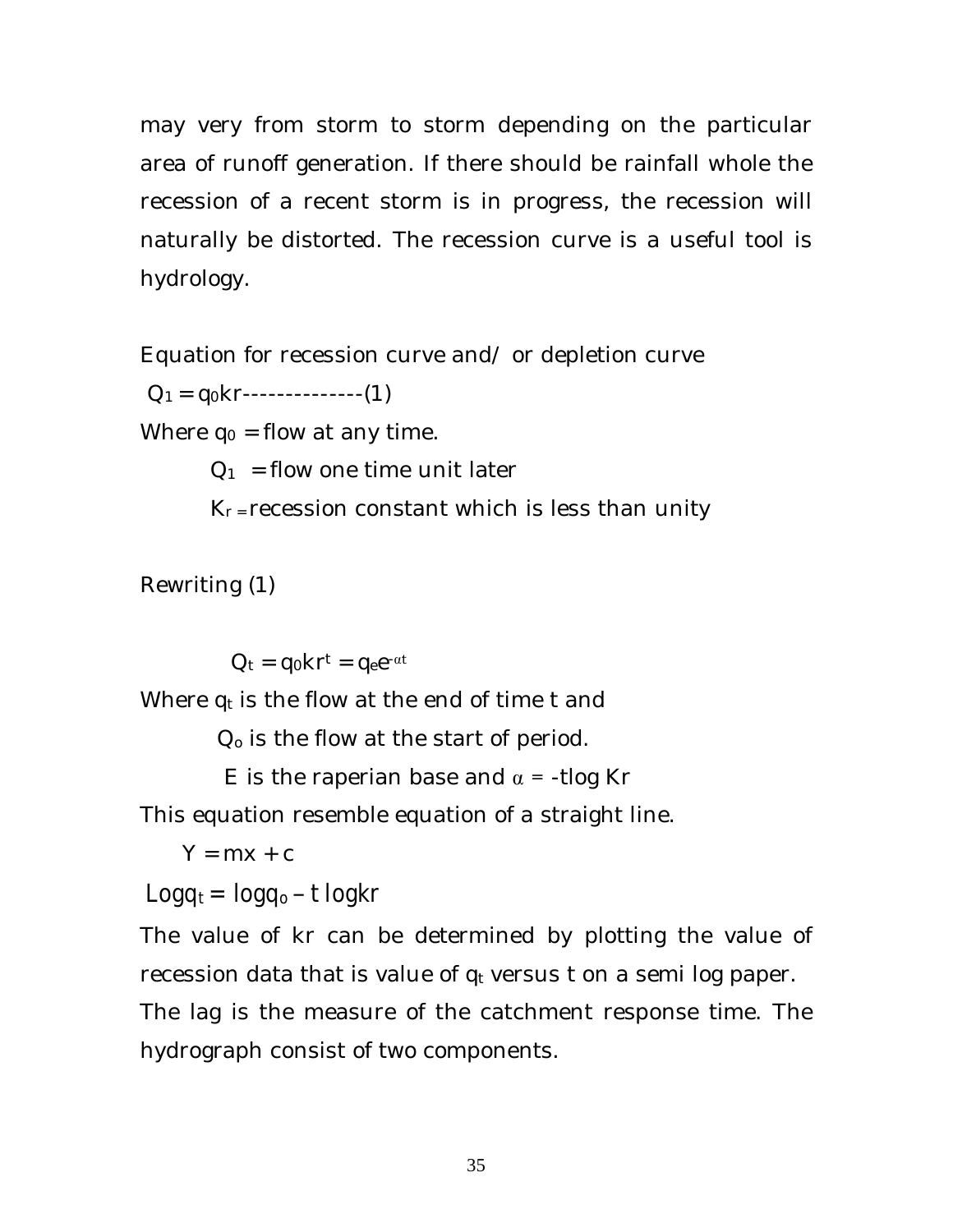(1)Surface runoff and (2) baseflow. The problem arises therefore of separation of baseflow and runoff.

# **Determining the boundary between surface runoff and base flow.**

The boundary between the surface runoff and baseflow is difficult to define and will depend largely on the geological structure and composition of the catchment. If we have permeable aquifers like limestone or sandstone strata, there aquifers will sustain high baseflow contributions but strata like impervious clay and built-up area provides little or no baseflow to a river.

The baseflow is also affected by the general climatic state of the area and hence baseflow tend to be high after wet weather and very low after prolonged drought.

When rainfalls, the baseflow component of the hydrograph continues to fall ever after the river levels have begin to rise and only when the storm rainfall has had time to percolate down to the water table thus, the baseflow division curve begin to rise. It is usual for the baseflow component to finish at a high level at the end if the storm surface runoff than at the rise of the hydrograph. There is thus, an enhanced river flow from the ground water storage after a significant rainfall event.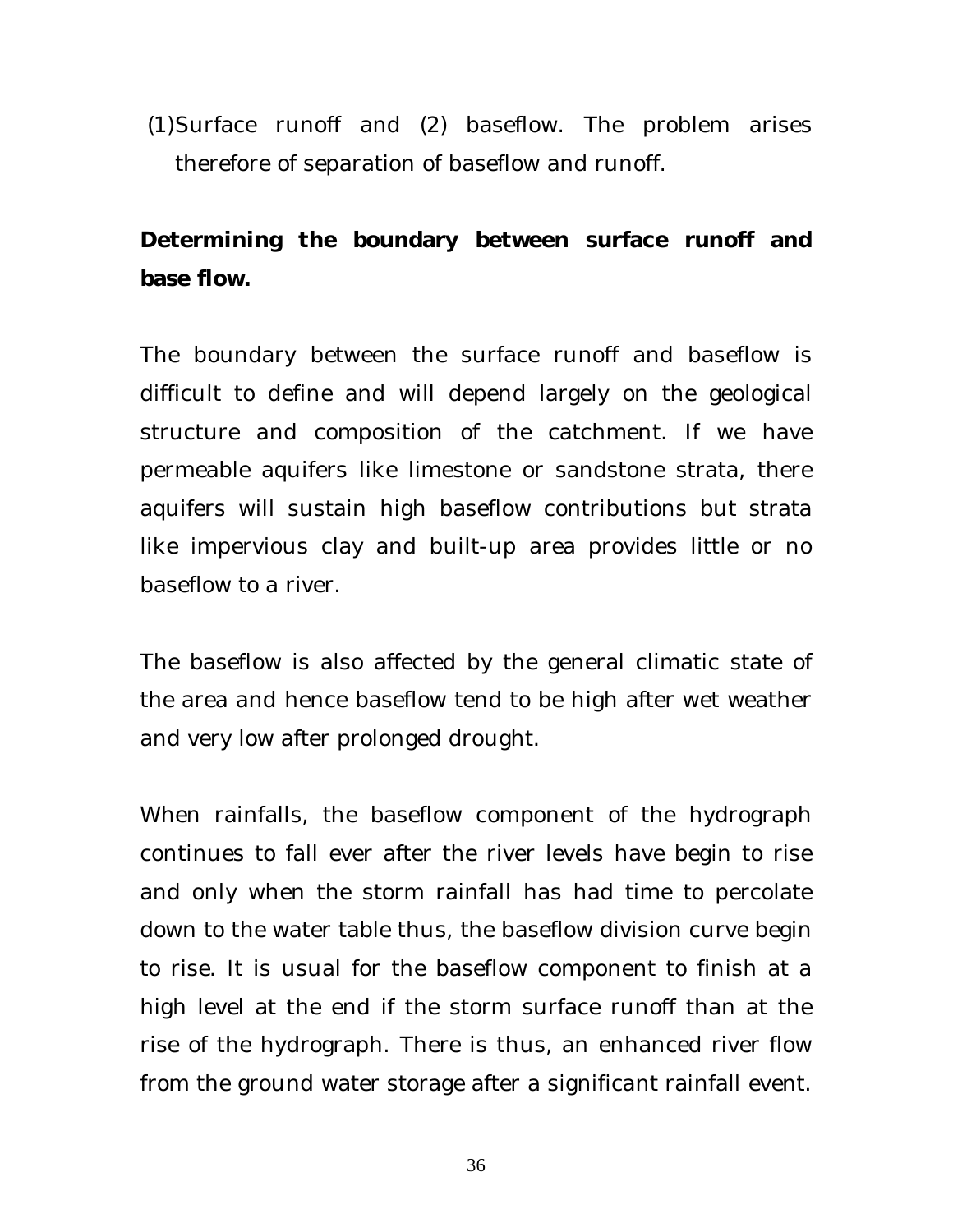Ground water provides the total flow of the general recession curve until the next period of wet weather.

# **Factors affecting the shape of a hydrograph**

- (1)Shape of the catchment
- (2)Size of catchment
- (3)Rainfall duration;
- (4)Rain distribution;
- (5)Rainfall variation
- (6)Storage characteristics of the basin

# **UNIT HYDROGRAPH CONCEPT**

After hydrograph of surface runoff has being derived, the problem that follow is how the hydrograph can be correlated with the rainfall which cause it.

The quantity and intensity of rain both have a direct effect on the hydrograph though, we don't know how this two does so. The concept of unit hydrograph sort to correlate the hydrograph with the rainfall. (another name for unit hydrograph is unit graph).

UNIT HYDROGRAPH: the unit hydrograph for a catchment is definition as the discharge hydrograph resulting from a unit of direct runoff generated uniformly over the catchment at a uniform rate during a specified period of time.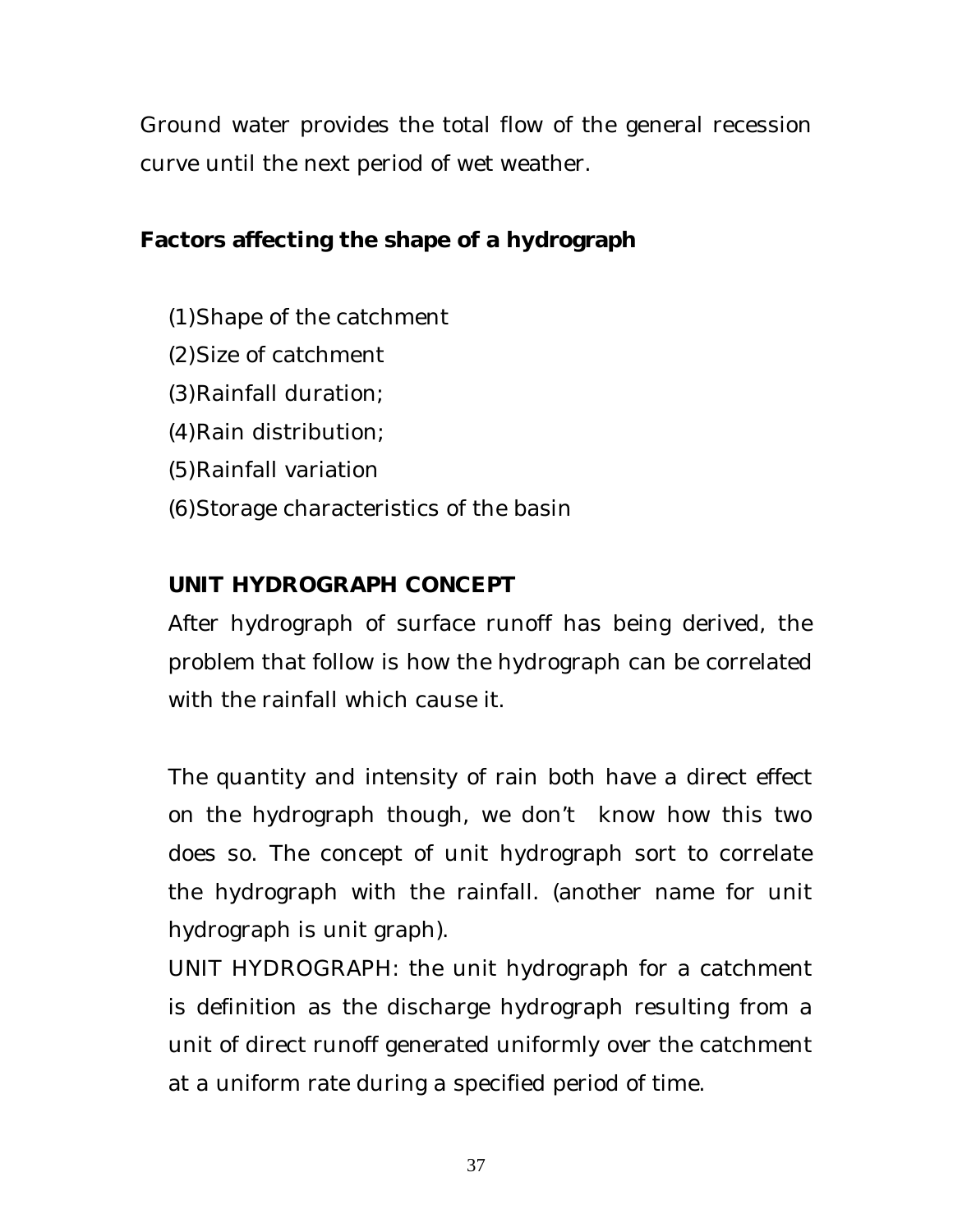The correlation to be made is between the net or effective rain (i.e what remains as runoff after all the losses by evaporation, interception and infiltration have being allowed for) and surface runoff (i.e hydrograph of runoff minus base flow).

There are 3 basic assumption involved in the unit hydrograph concept.

- (1)With uniform intensity nett rainfall on a particular catchment different intensity of rain of the same duration produce runoff for the same period of time although of drift quantities.
- (2)With uniform intensity net rain on a particular catchment, different intensities of rain of the same duration produce hydrograph of runoff, the ordinates of which at any given time are in the same proportion to each other as the rainfall intensities.
- (3) The principle of super position : the hydrograph of runoff due to (e.g 3 separate storms is the sum of the 3 separate hydrographs).

A unit rain may be any specified amount of rain measured as depth on the catchment. The unit rain must then appear as run-off in the unit hydrograph.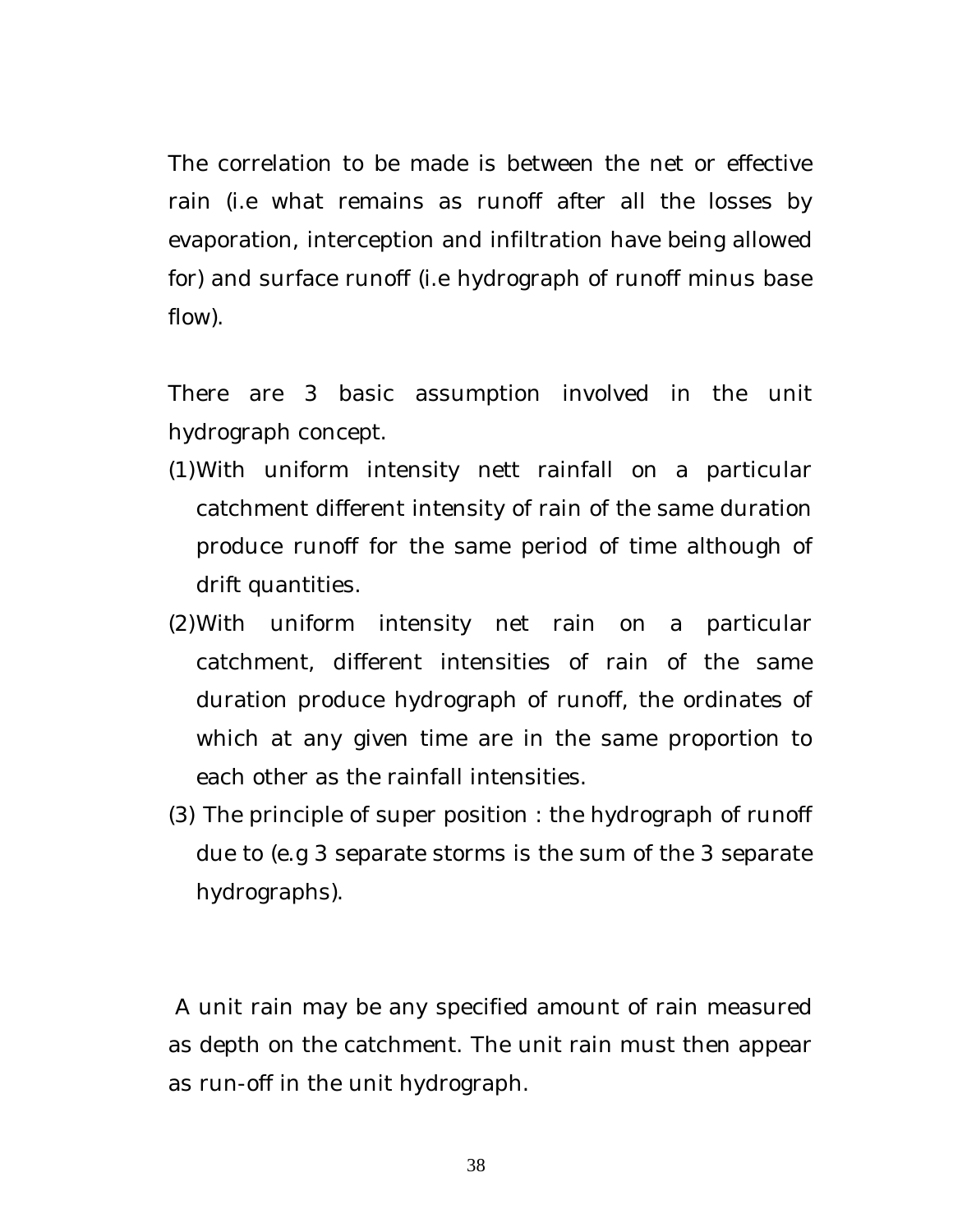The area under the curve of the hydrograph has the dimension of instantaneous discharge multiply by time i.e.

```
L^3 X T = L^3 T
```
 $L^3$  = volume of runoff.

Though unit rain is measure in cm but volume =  $m<sup>3</sup>$ 

If we have a unit hydrograph for a particular catchment and a particular duration of rain is known, then the runoff for other rain of the same duration may be predicted. But if however the rainfall is of different duration from that of the unit graph then the unit graph must be altered before it can be used.

# **DERIVATION OF THE UNIT HYDROGRAPH**

**Steps** 

- (i) Search rainfall records to the finds storms of the derived duration.
- (ii)Locate the associated discharge hydrograph from the stream flow records.
- (iii) Separate the base flow from surface runoff.
- (iv) Calculate the volume of surface runoff. This is obtained by measuring the area above the base flow separate line and enclosed by the hydrograph (by planimeter)
- (v) Calculate total storm flow expressed in mm